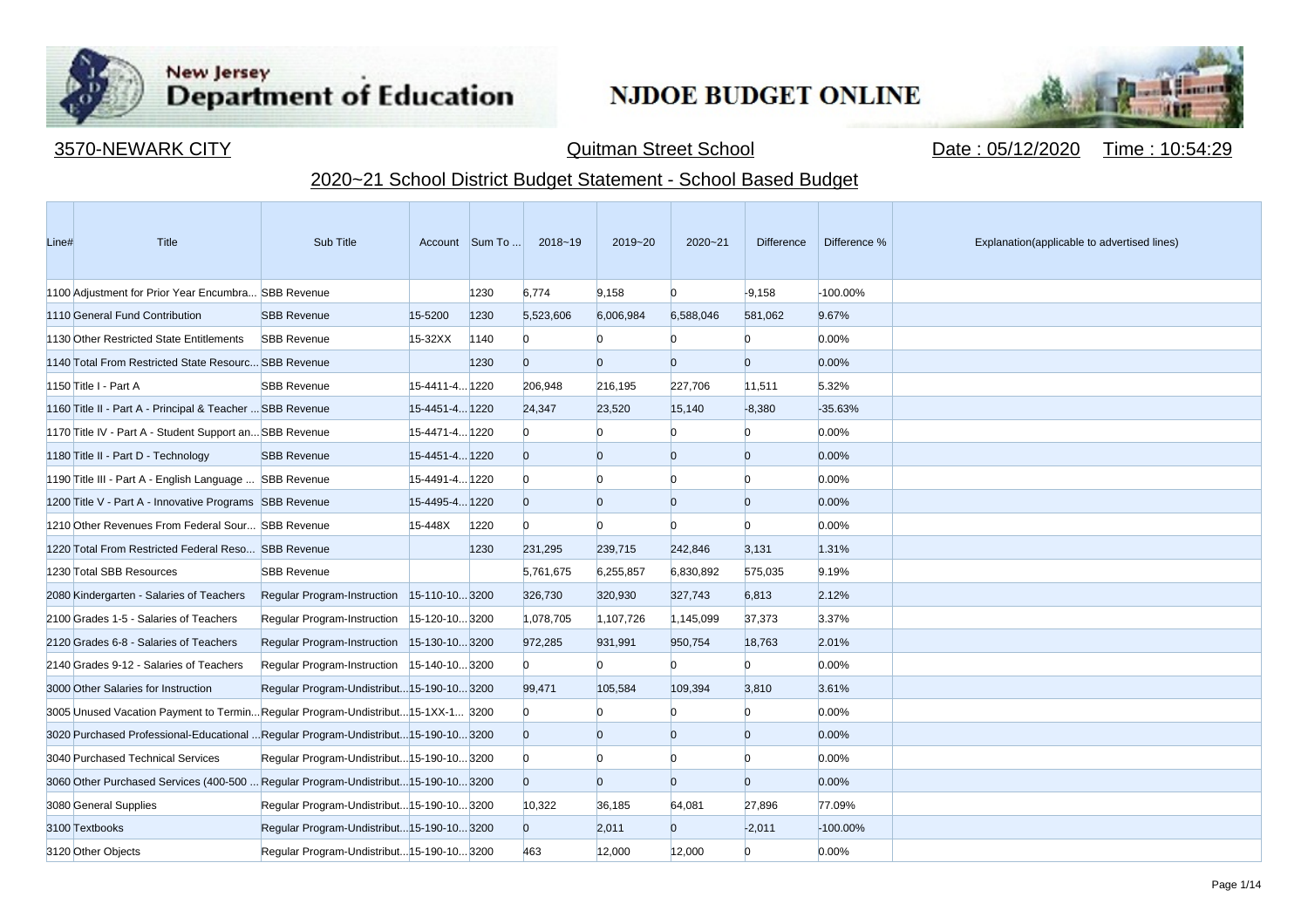| Line# | Title                                                                             | Sub Title                                |                | Account Sum To | 2018~19        | 2019~20        | 2020~21        | Difference     | Difference % | Explanation(applicable to advertised lines) |
|-------|-----------------------------------------------------------------------------------|------------------------------------------|----------------|----------------|----------------|----------------|----------------|----------------|--------------|---------------------------------------------|
|       | 3200 TOTAL REGULAR PROGRAMS - IN Regular Program-Undistribut                      |                                          |                | 72260          | 2,487,976      | 2,516,427      | 2,609,071      | 92,644         | 3.68%        |                                             |
|       | 3500 Salaries of Teachers                                                         | Cognitive-Mild                           | 15-201-10 3660 |                | $\Omega$       |                |                | $\Omega$       | 0.00%        |                                             |
|       | 3520 Other Salaries for Instruction                                               | Cognitive-Mild                           | 15-201-10 3660 |                | $\overline{0}$ | $\overline{0}$ | $\overline{0}$ | $\overline{0}$ | 0.00%        |                                             |
|       | 3525 Unused Vacation Payment to Termin Cognitive-Mild                             |                                          | 15-201-10 3660 |                | $\Omega$       | $\Omega$       | $\Omega$       | $\Omega$       | 0.00%        |                                             |
|       | 3540 Purchased Professional-Educational  Cognitive-Mild                           |                                          | 15-201-10 3660 |                | $\overline{0}$ | $\overline{0}$ | $\overline{0}$ | $\Omega$       | 0.00%        |                                             |
|       | 3560 Purchased Technical Services                                                 | Cognitive-Mild                           | 15-201-10 3660 |                | $\mathbf{0}$   | $\Omega$       | $\Omega$       | $\Omega$       | 0.00%        |                                             |
|       | 3580 Other Purchased Services (400-500  Cognitive-Mild                            |                                          | 15-201-10 3660 |                | $\overline{0}$ | $\overline{0}$ | $\overline{0}$ | $\overline{0}$ | 0.00%        |                                             |
|       | 3600 General Supplies                                                             | Cognitive-Mild                           | 15-201-10 3660 |                | $\mathbf{0}$   | $\Omega$       | $\Omega$       | $\Omega$       | 0.00%        |                                             |
|       | 3620 Textbooks                                                                    | Cognitive-Mild                           | 15-201-10 3660 |                | $\overline{0}$ | $\overline{0}$ | $\overline{0}$ | $\Omega$       | 0.00%        |                                             |
|       | 3640 Other Objects                                                                | Cognitive-Mild                           | 15-201-10 3660 |                | $\Omega$       | $\Omega$       | $\Omega$       | n              | 0.00%        |                                             |
|       | 3660 TOTAL COGNITIVE - MILD                                                       | Cognitive-Mild                           |                | 10300          | $\overline{0}$ | $\overline{0}$ | $\overline{0}$ | $\Omega$       | 0.00%        |                                             |
|       | 4000 Salaries of Teachers                                                         | Cognitive-Moderate                       | 15-202-10 4160 |                | $\Omega$       | $\Omega$       | $\Omega$       | $\Omega$       | 0.00%        |                                             |
|       | 4020 Other Salaries for Instruction                                               | Cognitive-Moderate                       | 15-202-104160  |                | $\overline{0}$ | $\overline{0}$ | $\overline{0}$ | $\Omega$       | 0.00%        |                                             |
|       | 4025 Unused Vacation Payment to Termin Cognitive-Moderate                         |                                          | 15-202-104160  |                | $\mathbf{0}$   | $\Omega$       | $\Omega$       | $\Omega$       | 0.00%        |                                             |
|       | 4040 Purchased Professional-Educational  Cognitive-Moderate                       |                                          | 15-202-104160  |                | $\overline{0}$ | $\overline{0}$ | $\overline{0}$ | $\overline{0}$ | 0.00%        |                                             |
|       | 4060 Purchased Technical Services                                                 | Cognitive-Moderate                       | 15-202-104160  |                | $\Omega$       | $\Omega$       | $\Omega$       | $\Omega$       | 0.00%        |                                             |
|       | 4080 Other Purchased Services (400-500  Cognitive-Moderate                        |                                          | 15-202-104160  |                | $\overline{0}$ | $\overline{0}$ | $\overline{0}$ | $\Omega$       | 0.00%        |                                             |
|       | 4100 General Supplies                                                             | Cognitive-Moderate                       | 15-202-104160  |                | $\mathbf{0}$   | $\Omega$       | $\Omega$       | n              | 0.00%        |                                             |
|       | 4120 Textbooks                                                                    | Cognitive-Moderate                       | 15-202-104160  |                | $\overline{0}$ | $\overline{0}$ | $\overline{0}$ | $\Omega$       | 0.00%        |                                             |
|       | 4140 Other Objects                                                                | Cognitive-Moderate                       | 15-202-104160  |                | $\Omega$       | $\Omega$       | $\Omega$       | $\Omega$       | 0.00%        |                                             |
|       | 4160 TOTAL COGNITIVE - MODERATE                                                   | Cognitive-Moderate                       |                | 10300          | $\overline{0}$ | $\overline{0}$ | $\overline{0}$ | $\overline{0}$ | 0.00%        |                                             |
|       | 4500 Salaries of Teachers                                                         | Learning and Language Dis 15-204-10 4660 |                |                | $\mathbf{0}$   | $\Omega$       | $\Omega$       | $\Omega$       | 0.00%        |                                             |
|       | 4520 Other Salaries for Instruction                                               | Learning and Language Dis 15-204-10 4660 |                |                | $\overline{0}$ | $\overline{0}$ | $\overline{0}$ | $\Omega$       | 0.00%        |                                             |
|       | 4525 Unused Vacation Payment to Termin Learning and Language Dis 15-204-10 4660   |                                          |                |                | $\Omega$       | $\Omega$       | $\Omega$       | $\Omega$       | 0.00%        |                                             |
|       | 4540 Purchased Professional-Educational  Learning and Language Dis 15-204-10 4660 |                                          |                |                | $\overline{0}$ | $\overline{0}$ | $\overline{0}$ | $\Omega$       | 0.00%        |                                             |
|       | 4560 Purchased Technical Services                                                 | Learning and Language Dis 15-204-10 4660 |                |                | $\Omega$       |                |                |                | 0.00%        |                                             |
|       | 4580 Other Purchased Services (400-500  Learning and Language Dis 15-204-10 4660  |                                          |                |                | $\Omega$       | $\Omega$       | $\Omega$       | $\Omega$       | 0.00%        |                                             |
|       | 4600 General Supplies                                                             | Learning and Language Dis 15-204-10 4660 |                |                | $\overline{0}$ | $\overline{0}$ | $\overline{0}$ | $\overline{0}$ | 0.00%        |                                             |
|       | 4620 Textbooks                                                                    | Learning and Language Dis 15-204-10 4660 |                |                | $\overline{0}$ | $\overline{0}$ | $\overline{0}$ | $\overline{0}$ | 0.00%        |                                             |
|       | 4640 Other Objects                                                                | Learning and Language Dis 15-204-10 4660 |                |                | $\Omega$       | $\overline{0}$ | $\overline{0}$ | $\Omega$       | 0.00%        |                                             |
|       | 4660 TOTAL LEARNING AND/OR LANG Learning and Language Dis                         |                                          |                | 10300          | $\overline{0}$ | $\overline{0}$ | $\overline{0}$ | $\overline{0}$ | 0.00%        |                                             |
|       | 5000 Salaries of Teachers                                                         | Visual Impairments                       | 15-206-10 5160 |                | $\overline{0}$ | $\overline{0}$ | $\Omega$       | $\overline{0}$ | 0.00%        |                                             |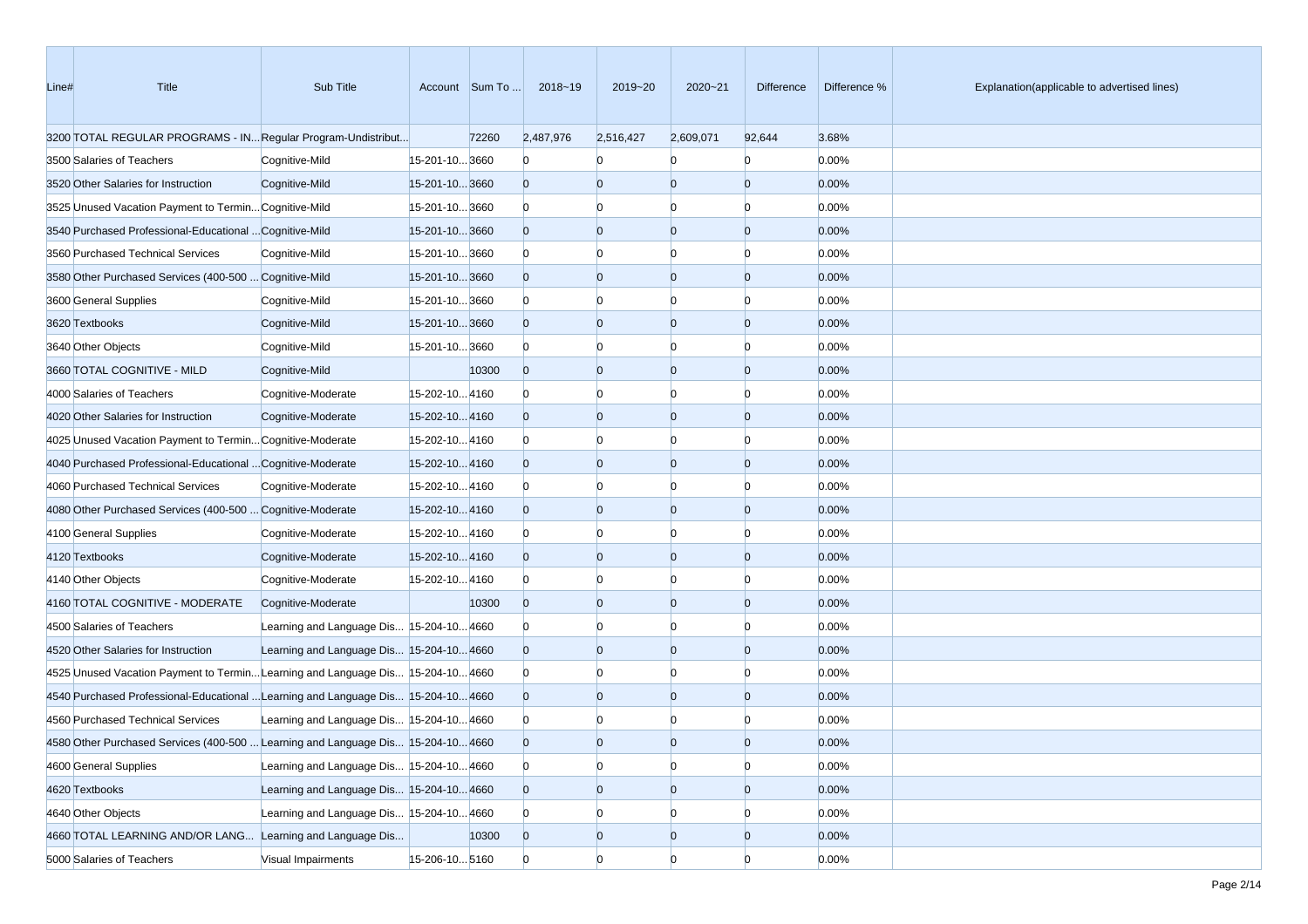| Line# | Title                                                            | Sub Title                      |                      | Account Sum To | 2018~19        | 2019~20        | 2020~21        | Difference     | Difference % | Explanation(applicable to advertised lines) |
|-------|------------------------------------------------------------------|--------------------------------|----------------------|----------------|----------------|----------------|----------------|----------------|--------------|---------------------------------------------|
|       | 5020 Other Salaries for Instruction                              | Visual Impairments             | 15-206-105160        |                | $\overline{0}$ | $\overline{0}$ | $\overline{0}$ | $\overline{0}$ | 0.00%        |                                             |
|       | 5025 Unused Vacation Payment to Termin Visual Impairments        |                                | 15-206-105160        |                | $\mathbf{0}$   | $\Omega$       | $\Omega$       | $\Omega$       | 0.00%        |                                             |
|       | 5040 Purchased Professional-Educational  Visual Impairments      |                                | 15-206-105160        |                | $\overline{0}$ | $\mathbf{0}$   | $\overline{0}$ | $\overline{0}$ | 0.00%        |                                             |
|       | 5060 Purchased Technical Services                                | Visual Impairments             | 15-206-10 5160       |                | $\mathbf{0}$   | $\Omega$       | $\Omega$       | n              | 0.00%        |                                             |
|       | 5080 Other Purchased Services (400-500  Visual Impairments       |                                | 15-206-105160        |                | $\overline{0}$ | $\Omega$       | $\overline{0}$ | $\Omega$       | 0.00%        |                                             |
|       | 5100 General Supplies                                            | Visual Impairments             | 15-206-10 5160       |                | $\mathbf{0}$   | $\Omega$       | $\Omega$       | n              | 0.00%        |                                             |
|       | 5120 Textbooks                                                   | Visual Impairments             | 15-206-10 5160       |                | $\overline{0}$ | $\overline{0}$ | $\overline{0}$ | $\overline{0}$ | 0.00%        |                                             |
|       | 5140 Other Objects                                               | Visual Impairments             | 15-206-10 5160       |                | $\mathbf{0}$   | $\Omega$       | $\Omega$       | $\Omega$       | 0.00%        |                                             |
|       | 5160 TOTAL VISUAL IMPAIRMENTS                                    | Visual Impairments             |                      | 10300          | $\overline{0}$ | $\Omega$       | $\overline{0}$ | $\Omega$       | 0.00%        |                                             |
|       | 5500 Salaries of Teachers                                        | <b>Auditory Impairments</b>    | 15-207-105660        |                | $\mathbf{0}$   | $\Omega$       | $\Omega$       | O              | 0.00%        |                                             |
|       | 5520 Other Salaries for Instruction                              | <b>Auditory Impairments</b>    | 15-207-105660        |                | $\overline{0}$ | $\Omega$       | $\overline{0}$ | $\Omega$       | 0.00%        |                                             |
|       | 5525 Unused Vacation Payment to Termin Auditory Impairments      |                                | 15-207-10 5660       |                | $\mathbf{0}$   | $\Omega$       | $\Omega$       | n              | 0.00%        |                                             |
|       | 5540 Purchased Professional-Educational  Auditory Impairments    |                                | 15-207-10 5660       |                | $\overline{0}$ | $\Omega$       | $\overline{0}$ | $\overline{0}$ | 0.00%        |                                             |
|       | 5560 Purchased Technical Services                                | <b>Auditory Impairments</b>    | 15-207-105660        |                | $\mathbf{0}$   | $\Omega$       | $\Omega$       | $\Omega$       | 0.00%        |                                             |
|       | 5580 Other Purchased Services (400-500  Auditory Impairments     |                                | 15-207-105660        |                | $\overline{0}$ | $\Omega$       | $\overline{0}$ | $\Omega$       | 0.00%        |                                             |
|       | 5600 General Supplies                                            | <b>Auditory Impairments</b>    | 15-207-105660        |                | $\mathbf{0}$   | $\Omega$       | $\Omega$       | n              | 0.00%        |                                             |
|       | 5620 Textbooks                                                   | <b>Auditory Impairments</b>    | 15-207-10 5660       |                | $\overline{0}$ | $\Omega$       | $\overline{0}$ | $\Omega$       | 0.00%        |                                             |
|       | 5640 Other Objects                                               | <b>Auditory Impairments</b>    | 15-207-105660        |                | $\mathbf{0}$   | $\Omega$       | $\Omega$       | n              | 0.00%        |                                             |
|       | 5660 TOTAL AUDITORY IMPAIRMENTS                                  | <b>Auditory Impairments</b>    |                      | 10300          | $\overline{0}$ | $\Omega$       | $\overline{0}$ | $\overline{0}$ | 0.00%        |                                             |
|       | 6000 Salaries of Teachers                                        | <b>Behavioral Disabilities</b> | 15-209-10 6160       |                | $\Omega$       | $\Omega$       | $\Omega$       | $\Omega$       | 0.00%        |                                             |
|       | 6020 Other Salaries for Instruction                              | <b>Behavioral Disabilities</b> | 15-209-10 6160       |                | 19,863         | $\overline{0}$ | $\overline{0}$ | $\Omega$       | 0.00%        |                                             |
|       | 6025 Unused Vacation Payment to Termin Behavioral Disabilities   |                                | 15-209-10 6160       |                | $\mathbf{0}$   | $\Omega$       | $\Omega$       | O              | 0.00%        |                                             |
|       | 6040 Purchased Professional-Educational  Behavioral Disabilities |                                | $15 - 209 - 10 6160$ |                | $\overline{0}$ | $\Omega$       | $\overline{0}$ | $\Omega$       | 0.00%        |                                             |
|       | 6060 Purchased Technical Services                                | <b>Behavioral Disabilities</b> | 15-209-10 6160       |                | $\mathbf{0}$   | $\Omega$       | $\Omega$       | n              | 0.00%        |                                             |
|       | 6080 Other Purchased Services (400-500  Behavioral Disabilities  |                                | $15 - 209 - 10 6160$ |                | $\overline{0}$ | $\Omega$       | $\overline{0}$ | $\Omega$       | 0.00%        |                                             |
|       | 6100 General Supplies                                            | <b>Behavioral Disabilities</b> | 15-209-10 6160       |                | $\mathbf{0}$   |                |                |                | 0.00%        |                                             |
|       | 6120 Textbooks                                                   | <b>Behavioral Disabilities</b> | 15-209-10 6160       |                | $\Omega$       | $\Omega$       | $\Omega$       | n              | 0.00%        |                                             |
|       | 6140 Other Objects                                               | <b>Behavioral Disabilities</b> | 15-209-10 6160       |                | $\overline{0}$ | $\bf{0}$       | $\overline{0}$ | $\overline{0}$ | 0.00%        |                                             |
|       | 6160 TOTAL BEHAVIORAL DISABILITIES Behavioral Disabilities       |                                |                      | 10300          | 19,863         | $\overline{0}$ | $\overline{0}$ | $\overline{0}$ | 0.00%        |                                             |
|       | 6500 Salaries of Teachers                                        | <b>Multiple Disabilities</b>   | 15-212-10 6660       |                | 183,802        | 285,848        | 7,800          | $-278,048$     | $-97.27%$    |                                             |
|       | 6520 Other Salaries for Instruction                              | <b>Multiple Disabilities</b>   | 15-212-10 6660       |                | 989            | $\mathbf{0}$   | $\overline{0}$ | $\overline{0}$ | 0.00%        |                                             |
|       | 6525 Unused Vacation Payment to Termin Multiple Disabilities     |                                | 15-212-10 6660       |                | $\overline{0}$ | $\overline{0}$ | $\Omega$       | $\overline{0}$ | 0.00%        |                                             |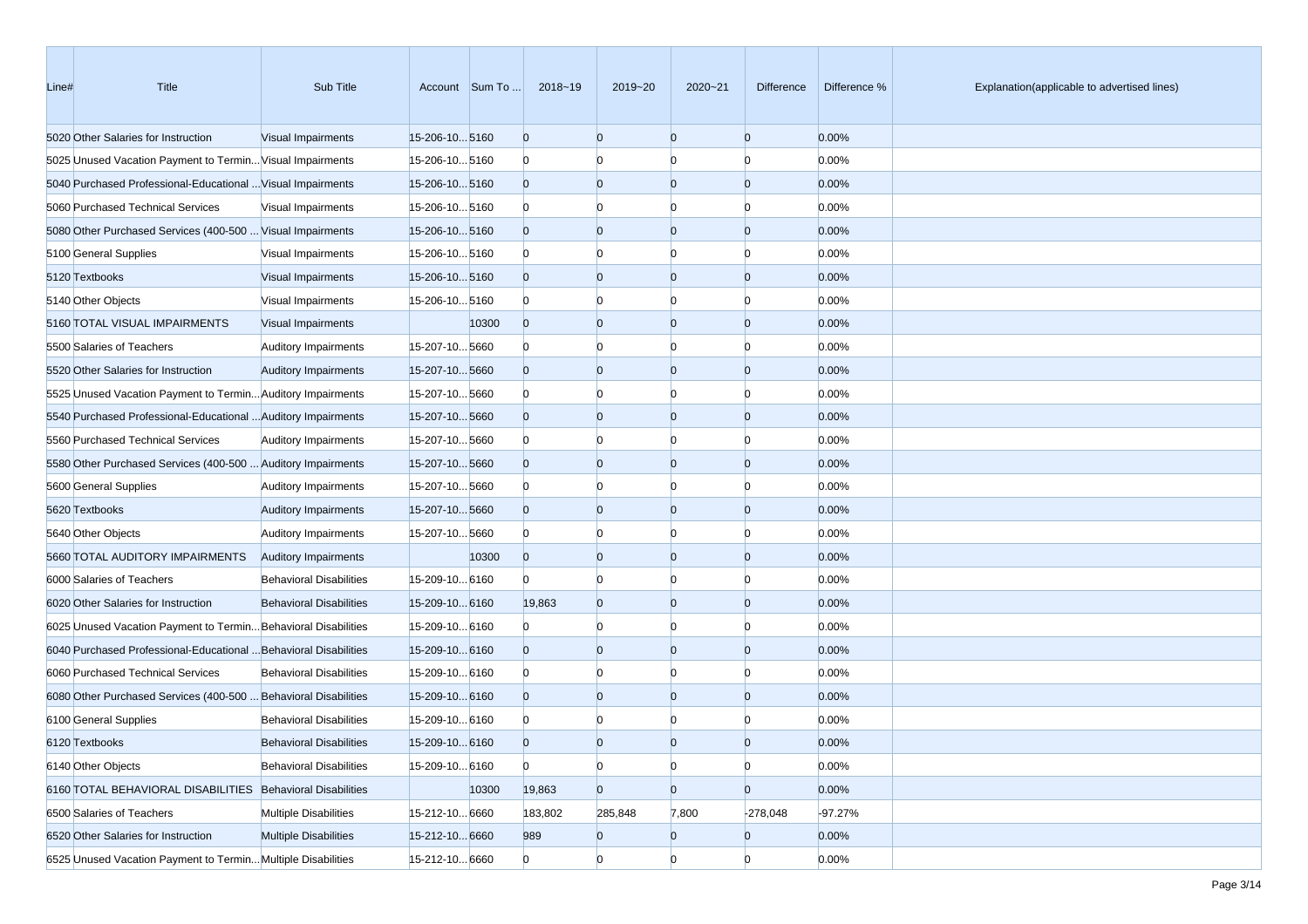| Line# | Title                                                                                 | Sub Title                                     |                | Account Sum To | 2018~19        | 2019~20        | 2020~21        | <b>Difference</b> | Difference % | Explanation(applicable to advertised lines) |
|-------|---------------------------------------------------------------------------------------|-----------------------------------------------|----------------|----------------|----------------|----------------|----------------|-------------------|--------------|---------------------------------------------|
|       | 6540 Purchased Professional-Educational  Multiple Disabilities                        |                                               | 15-212-10 6660 |                | $\overline{0}$ | 5,900          | 5,900          | $\overline{0}$    | 0.00%        |                                             |
|       | 6560 Purchased Technical Services                                                     | <b>Multiple Disabilities</b>                  | 15-212-10 6660 |                | $\bf{0}$       | $\overline{0}$ | $\Omega$       | $\Omega$          | 0.00%        |                                             |
|       | 6580 Other Purchased Services (400-500  Multiple Disabilities                         |                                               | 15-212-10 6660 |                | $\overline{0}$ | $\overline{0}$ | $\overline{0}$ | $\mathbf{0}$      | 0.00%        |                                             |
|       | 6600 General Supplies                                                                 | <b>Multiple Disabilities</b>                  | 15-212-10 6660 |                | 1,173          | 1,390          | $\bf{0}$       | $-1,390$          | -100.00%     |                                             |
|       | 6620 Textbooks                                                                        | <b>Multiple Disabilities</b>                  | 15-212-10 6660 |                | $\overline{0}$ | 288            | $\overline{0}$ | $-288$            | $-100.00\%$  |                                             |
|       | 6640 Other Objects                                                                    | <b>Multiple Disabilities</b>                  | 15-212-10 6660 |                | $\Omega$       | $\mathbf{0}$   | $\Omega$       | $\overline{0}$    | 0.00%        |                                             |
|       | 6660 TOTAL MULTIPLE DISABILITIES                                                      | <b>Multiple Disabilities</b>                  |                | 10300          | 185,964        | 293,426        | 13,700         | $-279,726$        | $-95.33%$    |                                             |
|       | 7000 Salaries of Teachers                                                             | Resource Room/Resource   15-213-10 7160       |                |                | 81,255         | 147,224        | 275,241        | 128,017           | 86.95%       |                                             |
|       | 7020 Other Salaries for Instruction                                                   | Resource Room/Resource    15-213-10 7160      |                |                | 8,198          | $\overline{0}$ | $\Omega$       | $\mathbf{0}$      | 0.00%        |                                             |
|       | 7025 Unused Vacation Payment to TerminResource Room/Resource   15-213-10 7160         |                                               |                |                | $\bf{0}$       | $\Omega$       | $\Omega$       | $\Omega$          | 0.00%        |                                             |
|       | 7040 Purchased Professional-Educational  Resource Room/Resource   15-213-10  7160     |                                               |                |                | $\overline{0}$ | 5,000          | $\overline{0}$ | $-5,000$          | $-100.00%$   |                                             |
|       | 7060 Purchased Technical Services                                                     | Resource Room/Resource   15-213-10 7160       |                |                | $\Omega$       | $\overline{0}$ | $\Omega$       | $\Omega$          | 0.00%        |                                             |
|       | 7080 Other Purchased Services (400-500  Resource Room/Resource   15-213-10 7160       |                                               |                |                | $\overline{0}$ | $\Omega$       | $\Omega$       | $\overline{0}$    | 0.00%        |                                             |
|       | 7100 General Supplies                                                                 | Resource Room/Resource   15-213-10 7160       |                |                | $\bf{0}$       | 2,000          | 4,000          | 2,000             | 100.00%      |                                             |
|       | 7120 Textbooks                                                                        | Resource Room/Resource  15-213-10 7160        |                |                | $\overline{0}$ | $\overline{0}$ | $\Omega$       | $\overline{0}$    | 0.00%        |                                             |
|       | 7140 Other Objects                                                                    | Resource Room/Resource   15-213-10 7160       |                |                | $\Omega$       | 492            | $\Omega$       | $-492$            | -100.00%     |                                             |
|       | 7160 TOTAL RESOURCE ROOM/RESOU Resource Room/Resource                                 |                                               |                | 10300          | 89,453         | 154,716        | 279,241        | 124,525           | 80.49%       |                                             |
|       | 7500 Salaries of Teachers                                                             | Autism                                        | 15-214-107660  |                | 477,383        | 572,296        | 1,023,094      | 450,798           | 78.77%       |                                             |
|       | 7520 Other Salaries for Instruction                                                   | Autism                                        | 15-214-107660  |                | 128,188        | 249,479        | 277,192        | 27,713            | 11.11%       |                                             |
|       | 7525 Unused Vacation Payment to Termin Autism                                         |                                               | 15-214-107660  |                | $\bf{0}$       | $\Omega$       | $\Omega$       | $\Omega$          | 0.00%        |                                             |
|       | 7540 Purchased Professional-Educational  Autism                                       |                                               | 15-214-107660  |                | $\overline{0}$ | 22,000         | 23,500         | 1,500             | 6.82%        |                                             |
|       | 7560 Purchased Technical Services                                                     | Autism                                        | 15-214-107660  |                | $\bf{0}$       | 1,000          | $\Omega$       | $-1,000$          | $-100.00%$   |                                             |
|       | 7580 Other Purchased Services (400-500  Autism                                        |                                               | 15-214-107660  |                | $\overline{0}$ | $\overline{0}$ | $\overline{0}$ | $\overline{0}$    | 0.00%        |                                             |
|       | 7600 General Supplies                                                                 | Autism                                        | 15-214-107660  |                | 13,692         | 14,100         | 14,000         | $-100$            | $-0.71%$     |                                             |
|       | 7620 Textbooks                                                                        | Autism                                        | 15-214-107660  |                | $\overline{0}$ | $\Omega$       | $\overline{0}$ | $\overline{0}$    | 0.00%        |                                             |
|       | 7640 Other Objects                                                                    | Autism                                        | 15-214-107660  |                | $\Omega$       | 1,152          | $\Omega$       | $-1,152$          | -100.00%     |                                             |
|       | 7660 TOTAL AUTISM                                                                     | Autism                                        |                | 10300          | 619,263        | 860,027        | 1,337,786      | 477,759           | 55.55%       |                                             |
|       | 8000 Salaries of Teachers                                                             | Preschool Disabilities Part Ti 15-215-10 8140 |                |                | $\mathbf{0}$   | $\overline{0}$ | $\bf{0}$       | $\overline{0}$    | 0.00%        |                                             |
|       | 8020 Other Salaries for Instruction                                                   | Preschool Disabilities Part Ti 15-215-10 8140 |                |                | $\mathbf{0}$   | $\overline{0}$ | $\overline{0}$ | $\overline{0}$    | 0.00%        |                                             |
|       | 8025 Unused Vacation Payment to Termin Preschool Disabilities Part Ti 15-215-10 8140  |                                               |                |                | $\bf{0}$       | $\bf{0}$       | $\Omega$       | n                 | 0.00%        |                                             |
|       | 8040 Purchased Professional-Educational  Preschool Disabilities Part Ti15-215-10 8140 |                                               |                |                | $\mathbf{0}$   | $\mathbf{0}$   | $\mathbf{0}$   | $\overline{0}$    | 0.00%        |                                             |
|       | 8060 Purchased Technical Services                                                     | Preschool Disabilities Part Ti 15-215-10 8140 |                |                | $\mathbf{0}$   | $\overline{0}$ | $\overline{0}$ | $\overline{0}$    | 0.00%        |                                             |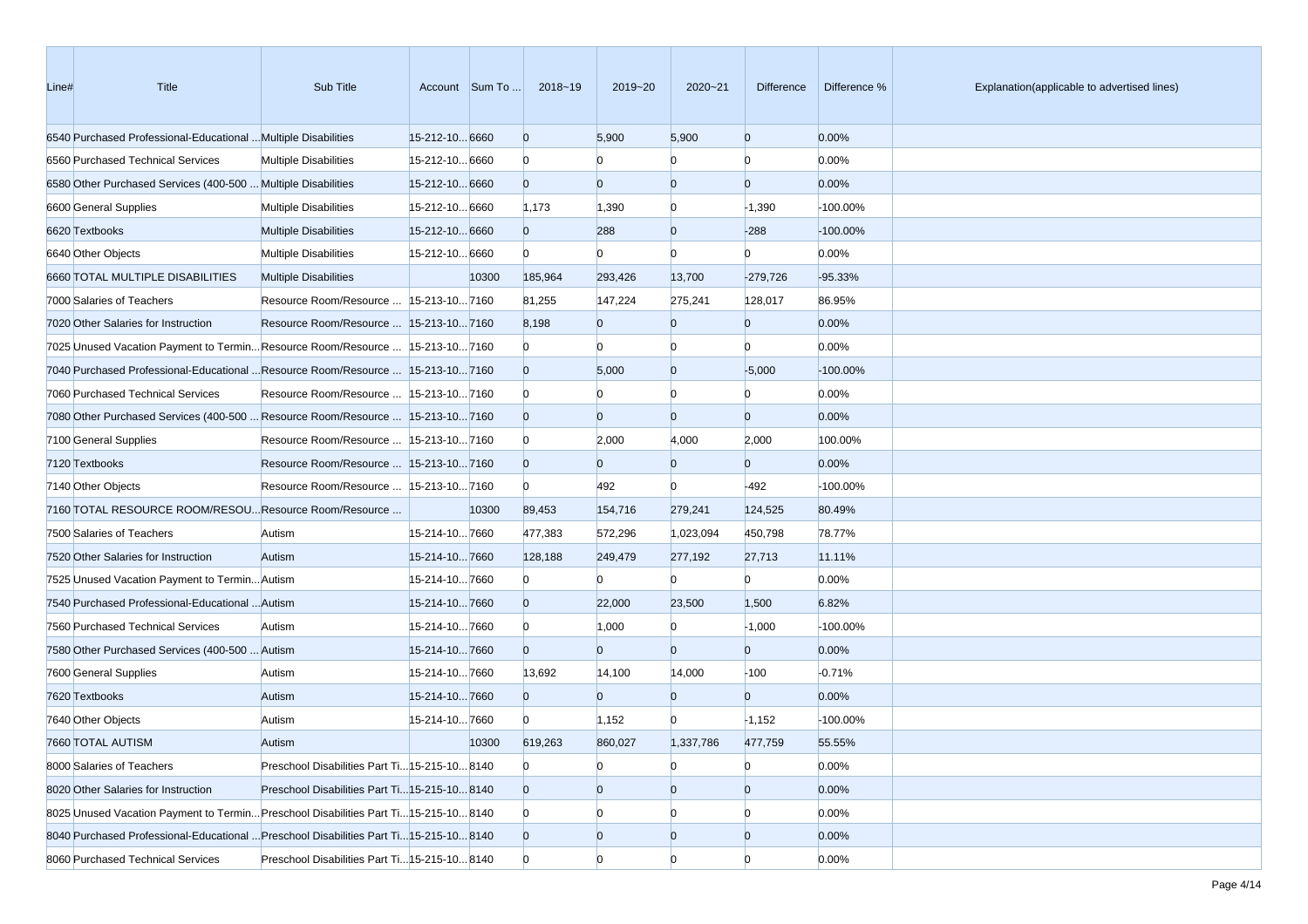| Line# | Title                                                                                  | Sub Title                                     |                 | Account Sum To | 2018~19        | 2019~20        | 2020~21        | Difference     | Difference % | Explanation(applicable to advertised lines) |
|-------|----------------------------------------------------------------------------------------|-----------------------------------------------|-----------------|----------------|----------------|----------------|----------------|----------------|--------------|---------------------------------------------|
|       | 8080 Other Purchased Services (400-500  Preschool Disabilities Part Ti15-215-10 8140   |                                               |                 |                | $\mathbf{0}$   | $\overline{0}$ | $\overline{0}$ | $\overline{0}$ | 0.00%        |                                             |
|       | 8100 General Supplies                                                                  | Preschool Disabilities Part Ti 15-215-10 8140 |                 |                | $\mathbf{0}$   | n              |                | n              | 0.00%        |                                             |
|       | 8120 Other Objects                                                                     | Preschool Disabilities Part Ti 15-215-10 8140 |                 |                | $\overline{0}$ | $\overline{0}$ | $\overline{0}$ | $\mathbf{0}$   | 0.00%        |                                             |
|       | 8140 TOTAL PRESCHOOL DISABILITIES Preschool Disabilities Part Ti                       |                                               |                 | 10300          | $\mathbf{0}$   | $\Omega$       | n              | n              | 0.00%        |                                             |
|       | 8500 Salaries of Teachers                                                              | Preschool Disabilities Full Ti 15-216-10 8640 |                 |                | $\mathbf{0}$   | $\overline{0}$ | $\overline{0}$ | $\mathbf{0}$   | 0.00%        |                                             |
|       | 8520 Other Salaries for Instruction                                                    | Preschool Disabilities Full Ti 15-216-10 8640 |                 |                | $\mathbf{0}$   | $\Omega$       | $\Omega$       | $\Omega$       | 0.00%        |                                             |
|       | 8525 Unused Vacation Payment to Termin Preschool Disabilities Full Ti 15-216-10 8640   |                                               |                 |                | $\overline{0}$ | $\overline{0}$ | $\overline{0}$ | $\overline{0}$ | 0.00%        |                                             |
|       | 8640 Purchased Professional-Educational  Preschool Disabilities Full Ti 15-216-10 8640 |                                               |                 |                | $\bf{0}$       | n              | n              | n              | 0.00%        |                                             |
|       | 8560 Purchased Technical Services                                                      | Preschool Disabilities Full Ti 15-216-10 8640 |                 |                | $\overline{0}$ | $\overline{0}$ | $\overline{0}$ | $\overline{0}$ | 0.00%        |                                             |
|       | 8680 Other Purchased Services (400-500  Preschool Disabilities Full Ti 15-216-10 8640  |                                               |                 |                | $\mathbf{0}$   | n              |                | n              | 0.00%        |                                             |
|       | 8600 General Supplies                                                                  | Preschool Disabilities Full Ti 15-216-10 8640 |                 |                | $\overline{0}$ | $\overline{0}$ | $\overline{0}$ | $\overline{0}$ | 0.00%        |                                             |
|       | 8620 Other Objects                                                                     | Preschool Disabilities Full Ti 15-216-10 8640 |                 |                | $\bf{0}$       | $\Omega$       | n              | n              | 0.00%        |                                             |
|       | 8640 TOTAL PRESCHOOL DISABILITIES Preschool Disabilities Full Ti                       |                                               |                 | 10300          | $\mathbf{0}$   | $\overline{0}$ | $\overline{0}$ | $\mathbf{0}$   | 0.00%        |                                             |
|       | 10 Salaries of Teachers                                                                | Cognitive - Severe                            | 15-222-10 10150 |                | $\bf{0}$       | $\Omega$       | $\Omega$       | n              | 0.00%        |                                             |
|       | 10 Other Salaries for Instruction                                                      | Cognitive - Severe                            | 15-222-1010150  |                | $\overline{0}$ | $\overline{0}$ | $\overline{0}$ | $\overline{0}$ | 0.00%        |                                             |
|       | 10 Unused Vacation Payment to Termin Cognitive - Severe                                |                                               | 15-222-10 10150 |                | $\bf{0}$       | n              | n              | n              | 0.00%        |                                             |
|       | 10 Purchased Professional-Educational  Cognitive - Severe                              |                                               | 15-222-10 10150 |                | $\overline{0}$ | $\overline{0}$ | $\overline{0}$ | $\overline{0}$ | 0.00%        |                                             |
|       | 10 Purchased Technical Services                                                        | Cognitive - Severe                            | 15-222-10 10150 |                | $\bf{0}$       | n              |                | n              | 0.00%        |                                             |
|       | 10 Other Purchased Services (400-500  Cognitive - Severe                               |                                               | 15-222-10 10150 |                | $\overline{0}$ | $\overline{0}$ | $\overline{0}$ | $\overline{0}$ | 0.00%        |                                             |
|       | 10 General Supplies                                                                    | Cognitive - Severe                            | 15-222-10 10150 |                | $\bf{0}$       | $\Omega$       | n              | $\Omega$       | 0.00%        |                                             |
|       | 10 Textbooks                                                                           | Cognitive - Severe                            | 15-222-10 10150 |                | $\overline{0}$ | $\overline{0}$ | $\overline{0}$ | $\overline{0}$ | 0.00%        |                                             |
|       | 10 Other Objects                                                                       | Cognitive - Severe                            | 15-222-10 10150 |                | $\bf{0}$       | $\Omega$       | n              | $\Omega$       | 0.00%        |                                             |
|       | 10 TOTAL COGNITIVE - SEVERE                                                            | <b>Cognitive Severe</b>                       |                 | 10300          | $\overline{0}$ | $\overline{0}$ | $\Omega$       | $\overline{0}$ | 0.00%        |                                             |
|       | 10 TOTAL SPECIAL EDUCATION - IN                                                        |                                               |                 | 72260          | 914,543        | 1,308,169      | 1,630,727      | 322,558        | 24.66%       |                                             |
|       | 11 Salaries of Teachers                                                                | <b>Basic Skills/Remedial</b>                  | 15-230-10 11160 |                | $\Omega$       | $\Omega$       | $\Omega$       | $\overline{0}$ | 0.00%        |                                             |
|       | 11 Other Salaries for Instruction                                                      | <b>Basic Skills/Remedial</b>                  | 15-230-10 11160 |                | $\bf{0}$       | n              |                | n              | 0.00%        |                                             |
|       | 11 Unused Vacation Payment to Termin Basic Skills/Remedial                             |                                               | 15-230-10 11160 |                | $\overline{0}$ | $\Omega$       | $\Omega$       | $\Omega$       | 0.00%        |                                             |
|       | 11 Purchased Professional-Educational  Basic Skills/Remedial                           |                                               | 15-230-10 11160 |                | $\overline{0}$ | $\overline{0}$ | $\overline{0}$ | $\overline{0}$ | 0.00%        |                                             |
|       | 11 Purchased Technical Services                                                        | <b>Basic Skills/Remedial</b>                  | 15-230-10 11160 |                | $\mathbf{0}$   | $\mathbf{0}$   | $\overline{0}$ | $\overline{0}$ | 0.00%        |                                             |
|       | 11 Other Purchased Services (400-500  Basic Skills/Remedial                            |                                               | 15-230-10 11160 |                | $\mathbf{0}$   | $\overline{0}$ |                | $\Omega$       | 0.00%        |                                             |
|       | 11 General Supplies                                                                    | <b>Basic Skills/Remedial</b>                  | 15-230-10 11160 |                | $\mathbf{0}$   | $\mathbf{0}$   | $\mathbf{0}$   | $\overline{0}$ | 0.00%        |                                             |
|       | 11 Textbooks                                                                           | <b>Basic Skills/Remedial</b>                  | 15-230-10 11160 |                | $\overline{0}$ | $\overline{0}$ | $\Omega$       | $\Omega$       | 0.00%        |                                             |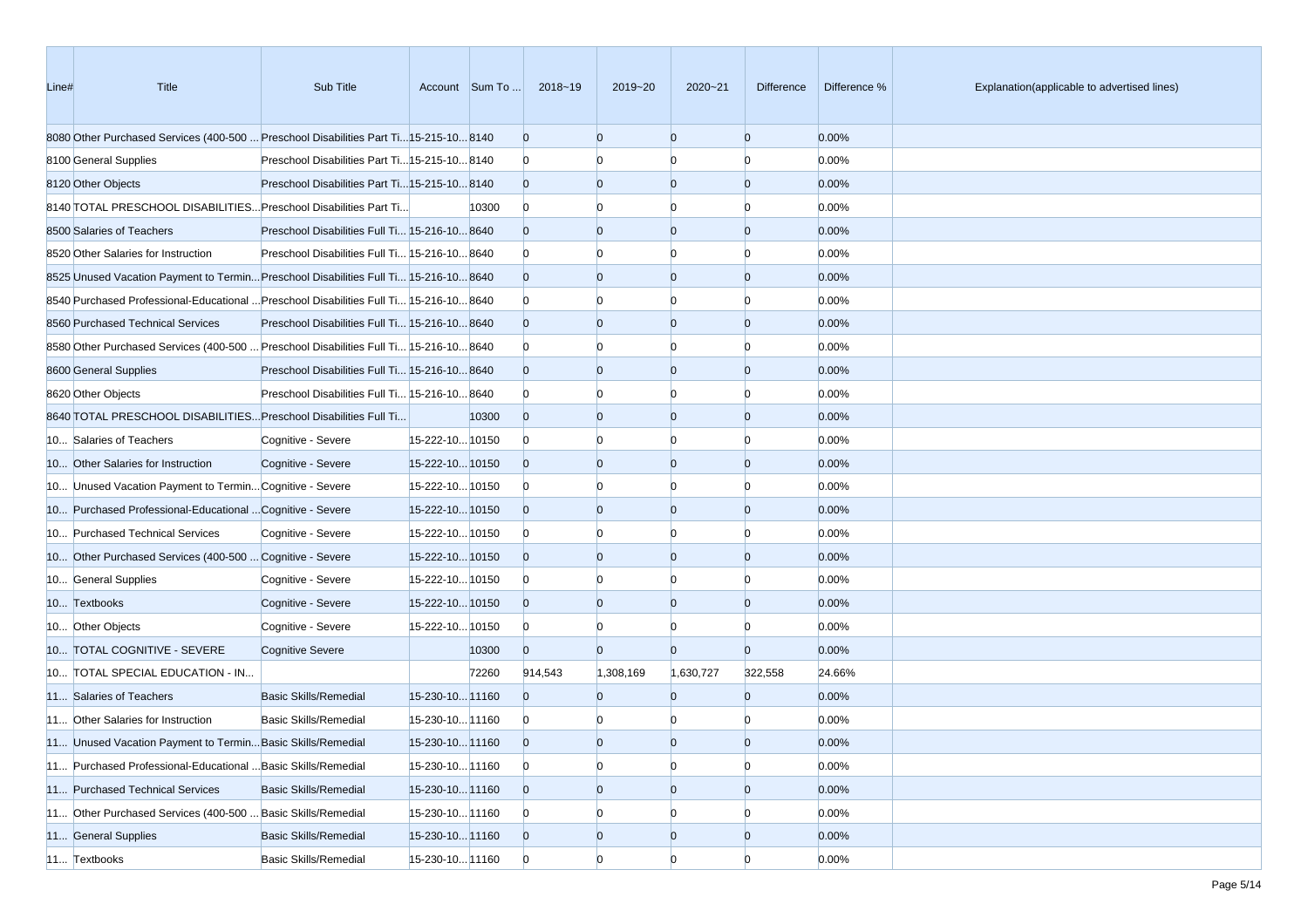| Line# | <b>Title</b>                                                                      | Sub Title                                  |                 | Account Sum To | 2018~19        | 2019~20      | 2020~21        | <b>Difference</b> | Difference % | Explanation(applicable to advertised lines) |
|-------|-----------------------------------------------------------------------------------|--------------------------------------------|-----------------|----------------|----------------|--------------|----------------|-------------------|--------------|---------------------------------------------|
|       | 11 Other Objects                                                                  | <b>Basic Skills/Remedial</b>               | 15-230-10 11160 |                | $\overline{0}$ | $\Omega$     | $\overline{0}$ | $\overline{0}$    | 0.00%        |                                             |
|       | 11 TOTAL BASIC SKILLS/REMEDIAL - Basic Skills/Remedial                            |                                            |                 | 72260          | $\overline{0}$ |              | $\Omega$       | $\Omega$          | 0.00%        |                                             |
|       | 12 Salaries of Teachers                                                           | <b>Bilingual Education</b>                 | 15-240-10 12160 |                | $\overline{0}$ | $\Omega$     | $\overline{0}$ | $\overline{0}$    | 0.00%        |                                             |
|       | 12 Other Salaries for Instruction                                                 | <b>Bilingual Education</b>                 | 15-240-10 12160 |                | $\overline{0}$ |              |                |                   | 0.00%        |                                             |
|       | 12 Unused Vacation Payment to Termin Bilingual Education                          |                                            | 15-240-10 12160 |                | $\overline{0}$ | $\Omega$     | $\overline{0}$ | $\overline{0}$    | 0.00%        |                                             |
|       | 12 Purchased Professional-Educational  Bilingual Education                        |                                            | 15-240-10 12160 |                | $\overline{0}$ |              | $\Omega$       | $\Omega$          | 0.00%        |                                             |
|       | 12 Purchased Technical Services                                                   | <b>Bilingual Education</b>                 | 15-240-10 12160 |                | $\overline{0}$ | $\Omega$     | $\overline{0}$ | $\overline{0}$    | 0.00%        |                                             |
|       | 12 Other Purchased Services (400-500  Bilingual Education                         |                                            | 15-240-10 12160 |                | $\overline{0}$ |              | $\Omega$       | $\Omega$          | 0.00%        |                                             |
|       | 12 General Supplies                                                               | <b>Bilingual Education</b>                 | 15-240-10 12160 |                | $\overline{0}$ | $\Omega$     | $\overline{0}$ | $\overline{0}$    | 0.00%        |                                             |
|       | 12 Textbooks                                                                      | <b>Bilingual Education</b>                 | 15-240-10 12160 |                | $\overline{0}$ |              | n              | $\Omega$          | 0.00%        |                                             |
|       | 12 Other Objects                                                                  | <b>Bilingual Education</b>                 | 15-240-10 12160 |                | $\overline{0}$ | $\Omega$     | $\overline{0}$ | $\overline{0}$    | 0.00%        |                                             |
|       | 12 TOTAL BILINGUAL EDUCATION - I Bilingual Education                              |                                            |                 | 72260          | $\overline{0}$ |              | n              | $\Omega$          | 0.00%        |                                             |
|       | 13 Salaries of Teachers                                                           | Vocational Programs-Local I 15-3XX-1 13160 |                 |                | $\overline{0}$ | $\Omega$     | $\overline{0}$ | $\overline{0}$    | 0.00%        |                                             |
|       | 13 Other Salaries for Instruction                                                 | Vocational Programs-Local I 15-3XX-1 13160 |                 |                | $\overline{0}$ |              | $\Omega$       | $\Omega$          | 0.00%        |                                             |
|       | 13 Unused Vacation Payment to TerminVocational Programs-Local I 15-3XX-1 13160    |                                            |                 |                | $\overline{0}$ | $\Omega$     | $\overline{0}$ | $\overline{0}$    | 0.00%        |                                             |
|       | 13 Purchased Professional-Educational  Vocational Programs-Local I 15-3XX-1 13160 |                                            |                 |                | $\overline{0}$ |              |                | n                 | 0.00%        |                                             |
|       | 13 Purchased Technical Services                                                   | Vocational Programs-Local I 15-3XX-1 13160 |                 |                | $\overline{0}$ | $\Omega$     | $\overline{0}$ | $\overline{0}$    | 0.00%        |                                             |
|       | 13 Other Purchased Services (400-500  Vocational Programs-Local I 15-3XX-1 13160  |                                            |                 |                | $\overline{0}$ |              | $\Omega$       | $\Omega$          | 0.00%        |                                             |
|       | 13 General Supplies                                                               | Vocational Programs-Local I 15-3XX-1 13160 |                 |                | $\overline{0}$ | $\Omega$     | $\overline{0}$ | $\overline{0}$    | 0.00%        |                                             |
|       | 13 Textbooks                                                                      | Vocational Programs-Local I 15-3XX-1 13160 |                 |                | $\overline{0}$ |              | $\Omega$       | $\Omega$          | 0.00%        |                                             |
|       | 13 Other Objects                                                                  | Vocational Programs-Local I 15-3XX-1 13160 |                 |                | $\overline{0}$ | $\Omega$     | $\overline{0}$ | $\overline{0}$    | 0.00%        |                                             |
|       | 13 TOTAL VOCATIONAL PROGRAMS  Vocational Programs-Local I 15-3XX-1 72260          |                                            |                 |                | $\overline{0}$ | $\Omega$     | $\Omega$       | n                 | 0.00%        |                                             |
|       | 17 Salaries                                                                       | SCHOOL-SPON. CO/EXTR 15-401-10 17100       |                 |                | 8,168          | 23,100       | 27,000         | 3,900             | 16.88%       |                                             |
|       | 17 Unused Vacation Payment to TerminSCHOOL-SPON. CO/EXTR 15-401-10 17100          |                                            |                 |                | $\overline{0}$ | n            | $\Omega$       | $\Omega$          | 0.00%        |                                             |
|       | 17 Purchased Services (300-500 series) SCHOOL-SPON. CO/EXTR 15-401-10 17100       |                                            |                 |                | $\overline{0}$ | $\Omega$     | $\overline{0}$ | $\overline{0}$    | 0.00%        |                                             |
|       | 17 Supplies and Materials                                                         | SCHOOL-SPON. CO/EXTR 15-401-1017100        |                 |                | $\bf{0}$       | 5,150        | 3,570          | $-1,580$          | -30.68%      |                                             |
|       | 17 Other Objects                                                                  | SCHOOL-SPON. CO/EXTR 15-401-10 17100       |                 |                | $\Omega$       | 500          | $\Omega$       | $-500$            | $-100.00\%$  |                                             |
|       | 17 TOTAL SCHOOL-SPON. CO/EXTR SCHOOL-SPON. CO/EXTR 15-401-10 72260                |                                            |                 |                | 8,168          | 28,750       | 30,570         | 1,820             | 6.33%        |                                             |
|       | 17 Salaries                                                                       | SCHOOL-SPONSORED AT 15-402-10 17600        |                 |                | 8,098          | 8,098        | 21,300         | 13,202            | 163.03%      |                                             |
|       | 17 Unused Vacation Payment to TerminSCHOOL-SPONSORED AT 15-402-10 17600           |                                            |                 |                | $\overline{0}$ | $\bf{0}$     | $\bf{0}$       | $\overline{0}$    | 0.00%        |                                             |
|       | 17 Purchased Services (300-500 series) SCHOOL-SPONSORED AT 15-402-10 17600        |                                            |                 |                | $\overline{0}$ | $\mathbf{0}$ | $\overline{0}$ | $\overline{0}$    | 0.00%        |                                             |
|       | 17 Supplies and Materials                                                         | SCHOOL-SPONSORED AT 15-402-10 17600        |                 |                | $\overline{0}$ | 2,000        | 7,500          | 5,500             | 275.00%      |                                             |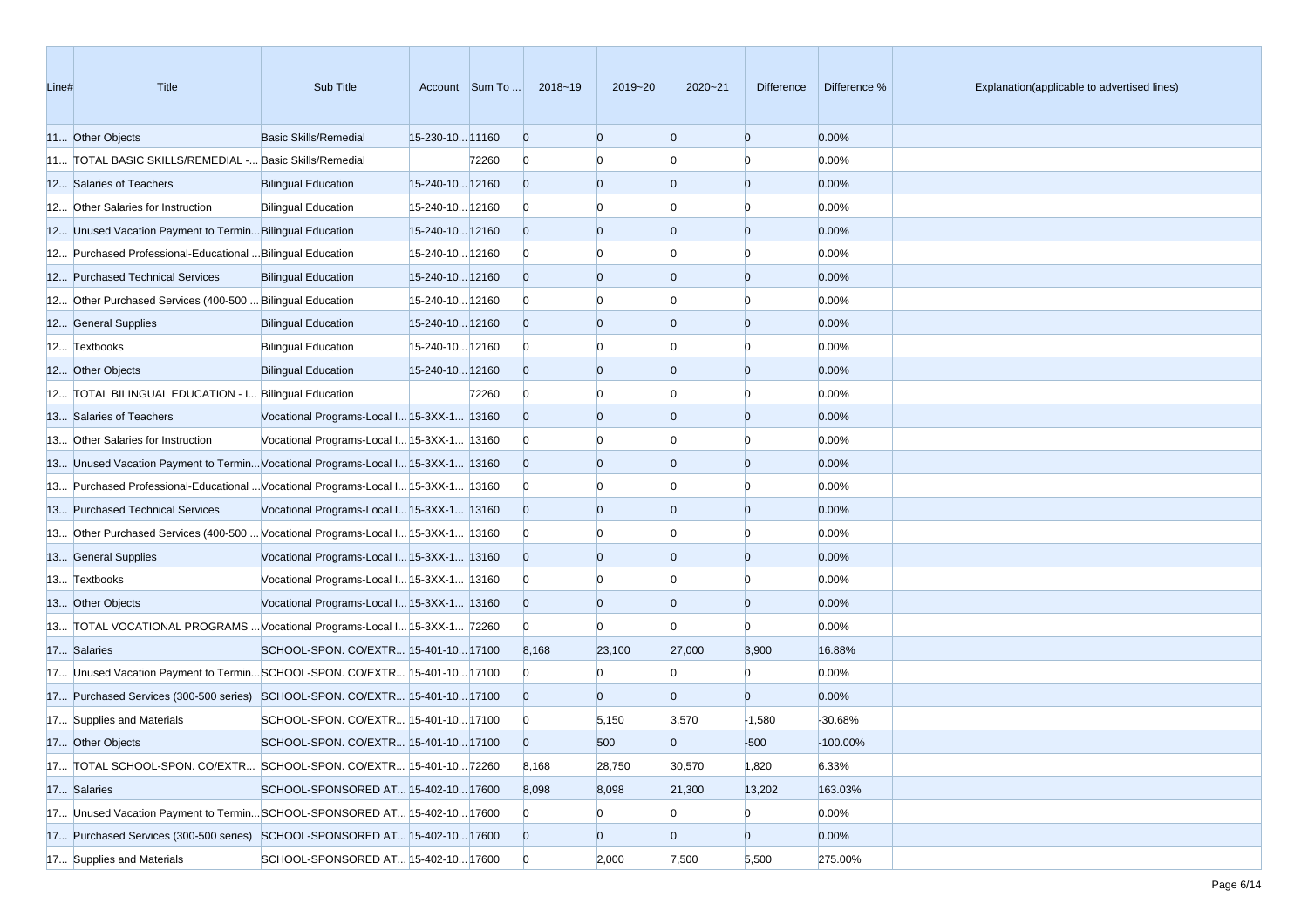| Line# | <b>Title</b>                                                                     | Sub Title                            | Account Sum To | 2018~19        | 2019~20        | $2020 - 21$    | <b>Difference</b> | Difference % | Explanation(applicable to advertised lines) |
|-------|----------------------------------------------------------------------------------|--------------------------------------|----------------|----------------|----------------|----------------|-------------------|--------------|---------------------------------------------|
|       | 17 Other Objects                                                                 | SCHOOL-SPONSORED AT 15-402-10 17600  |                | $\overline{0}$ | $\overline{0}$ | $\overline{0}$ | $\overline{0}$    | 0.00%        |                                             |
|       | 17 TOTAL SCHOOL-SPONSORED AT SCHOOL-SPONSORED AT 15-402-10 72260                 |                                      |                | 8,098          | 10,098         | 28,800         | 18,702            | 185.20%      |                                             |
|       | 19 Salaries of Teachers                                                          | BEFORE/AFTER SCHOOL  15-421-10 19160 |                | 4,000          | 72,840         | 71,040         | $-1,800$          | $-2.47%$     |                                             |
|       | 19 Other Salaries of Instruction                                                 | BEFORE/AFTER SCHOOL  15-421-10 19160 |                | 11,188         | 4,000          | 10,800         | 6,800             | 170.00%      |                                             |
|       | 19 Salaries of Teacher Tutors                                                    | BEFORE/AFTER SCHOOL  15-421-10 19160 |                | $\Omega$       | $\Omega$       | $\Omega$       | $\overline{0}$    | 0.00%        |                                             |
|       | 19 Salaries of Reading Specialists                                               | BEFORE/AFTER SCHOOL  15-421-10 19160 |                | $\overline{0}$ | $\Omega$       | $\Omega$       | $\Omega$          | 0.00%        |                                             |
|       | 19 Unused Vacation Payment to TerminBEFORE/AFTER SCHOOL  15-421-10 19160         |                                      |                | $\overline{0}$ | $\Omega$       | $\overline{0}$ | $\overline{0}$    | 0.00%        |                                             |
|       | 19 Purchased Professional & Technical  BEFORE/AFTER SCHOOL  15-421-10 19160      |                                      |                | $\overline{0}$ |                | $\Omega$       | $\Omega$          | 0.00%        |                                             |
|       | 19 Other Purchased Services (400-500  BEFORE/AFTER SCHOOL  15-421-10 19160       |                                      |                | $\overline{0}$ | $\Omega$       | $\overline{0}$ | $\overline{0}$    | 0.00%        |                                             |
|       | 19 Supplies & Materials                                                          | BEFORE/AFTER SCHOOL  15-421-10 19160 |                | $\overline{0}$ |                | n              | $\Omega$          | 0.00%        |                                             |
|       | 19 Other Objects                                                                 | BEFORE/AFTER SCHOOL  15-421-10 19160 |                | $\overline{0}$ | $\Omega$       | $\overline{0}$ | $\overline{0}$    | 0.00%        |                                             |
|       | 19 TOTAL BEFORE/AFTER SCHOOL  BEFORE/AFTER SCHOOL                                |                                      | 19620          | 15,188         | 76,840         | 81,840         | 5,000             | 6.51%        |                                             |
|       | 19 Salaries                                                                      | BEFORE/AFTER SCHOOL  15-421-20 19600 |                | $\Omega$       | $\Omega$       | $\Omega$       | $\overline{0}$    | 0.00%        |                                             |
|       | 19 Unused Vacation Payment to Termin BEFORE/AFTER SCHOOL  15-421-20 19600        |                                      |                | $\overline{0}$ | $\Omega$       | $\Omega$       | $\Omega$          | 0.00%        |                                             |
|       | 19600 19 Purchased Professional and Technic BEFORE/AFTER SCHOOL  15-421-20 19600 |                                      |                | $\overline{0}$ | $\Omega$       | $\overline{0}$ | $\overline{0}$    | 0.00%        |                                             |
|       | 19 Purchased Services (400-500 series) BEFORE/AFTER SCHOOL  15-421-20 19600      |                                      |                | $\overline{0}$ |                |                | n                 | 0.00%        |                                             |
|       | 19 Supplies and Materials                                                        | BEFORE/AFTER SCHOOL  15-421-20 19600 |                | $\overline{0}$ | $\Omega$       | $\overline{0}$ | $\overline{0}$    | 0.00%        |                                             |
|       | 19 Other Objects                                                                 | BEFORE/AFTER SCHOOL  15-421-20 19600 |                | $\overline{0}$ |                | $\Omega$       | $\Omega$          | 0.00%        |                                             |
|       | 19 TOTAL BEFORE/AFTER SCHOOL  BEFORE/AFTER SCHOOL                                |                                      | 19620          | $\overline{0}$ | $\Omega$       | $\overline{0}$ | $\overline{0}$    | 0.00%        |                                             |
|       | 19 TOTAL BEFORE/AFTER SCHOOL                                                     |                                      | 72260          | 15,188         | 76,840         | 81,840         | 5,000             | 6.51%        |                                             |
|       | 20 Salaries of Teachers                                                          | SUMMER SCHOOL - INST 15-422-10 20180 |                | $\Omega$       | $\Omega$       | $\Omega$       | $\overline{0}$    | 0.00%        |                                             |
|       | 20 Other Salaries of Instruction                                                 | SUMMER SCHOOL - INST 15-422-10 20180 |                | $\overline{0}$ |                | n              | $\Omega$          | 0.00%        |                                             |
|       | 20 Salaries of Teacher Tutors                                                    | SUMMER SCHOOL - INST 15-422-10 20180 |                | $\overline{0}$ | $\Omega$       | $\Omega$       | $\overline{0}$    | 0.00%        |                                             |
|       | 20 Salaries of Reading Specialists                                               | SUMMER SCHOOL - INST 15-422-10 20180 |                | $\overline{0}$ |                | $\Omega$       | $\Omega$          | 0.00%        |                                             |
|       | 20 Unused Vacation Payment to TerminSUMMER SCHOOL - INST 15-422-1020180          |                                      |                | $\overline{0}$ | $\Omega$       | $\overline{0}$ | $\overline{0}$    | 0.00%        |                                             |
|       | 20 Purchased Professional & Technical  SUMMER SCHOOL - INST 15-422-10 20180      |                                      |                | $\overline{0}$ |                |                |                   | 0.00%        |                                             |
|       | 20 Other Purchased Services (400-500  SUMMER SCHOOL - INST 15-422-10 20180       |                                      |                | $\overline{0}$ | $\Omega$       | $\Omega$       | $\Omega$          | 0.00%        |                                             |
|       | 20 General Supplies                                                              | SUMMER SCHOOL - INST 15-422-10 20180 |                | $\overline{0}$ | $\Omega$       | $\overline{0}$ | $\overline{0}$    | 0.00%        |                                             |
|       | 20 Textbooks                                                                     | SUMMER SCHOOL - INST 15-422-10 20180 |                | $\overline{0}$ | $\overline{0}$ | $\overline{0}$ | $\overline{0}$    | 0.00%        |                                             |
|       | 20 Other Objects                                                                 | SUMMER SCHOOL - INST 15-422-10 20180 |                | $\overline{0}$ | $\Omega$       | $\Omega$       | $\Omega$          | 0.00%        |                                             |
|       | 20 TOTAL SUMMER SCHOOL - INSTR                                                   |                                      | 20620          | $\overline{0}$ | $\overline{0}$ | $\overline{0}$ | $\overline{0}$    | 0.00%        |                                             |
|       | 20 Salaries                                                                      | SUMMER SCHOOL - SUPP 15-422-20 20600 |                | $\overline{0}$ | $\Omega$       | $\Omega$       | $\Omega$          | 0.00%        |                                             |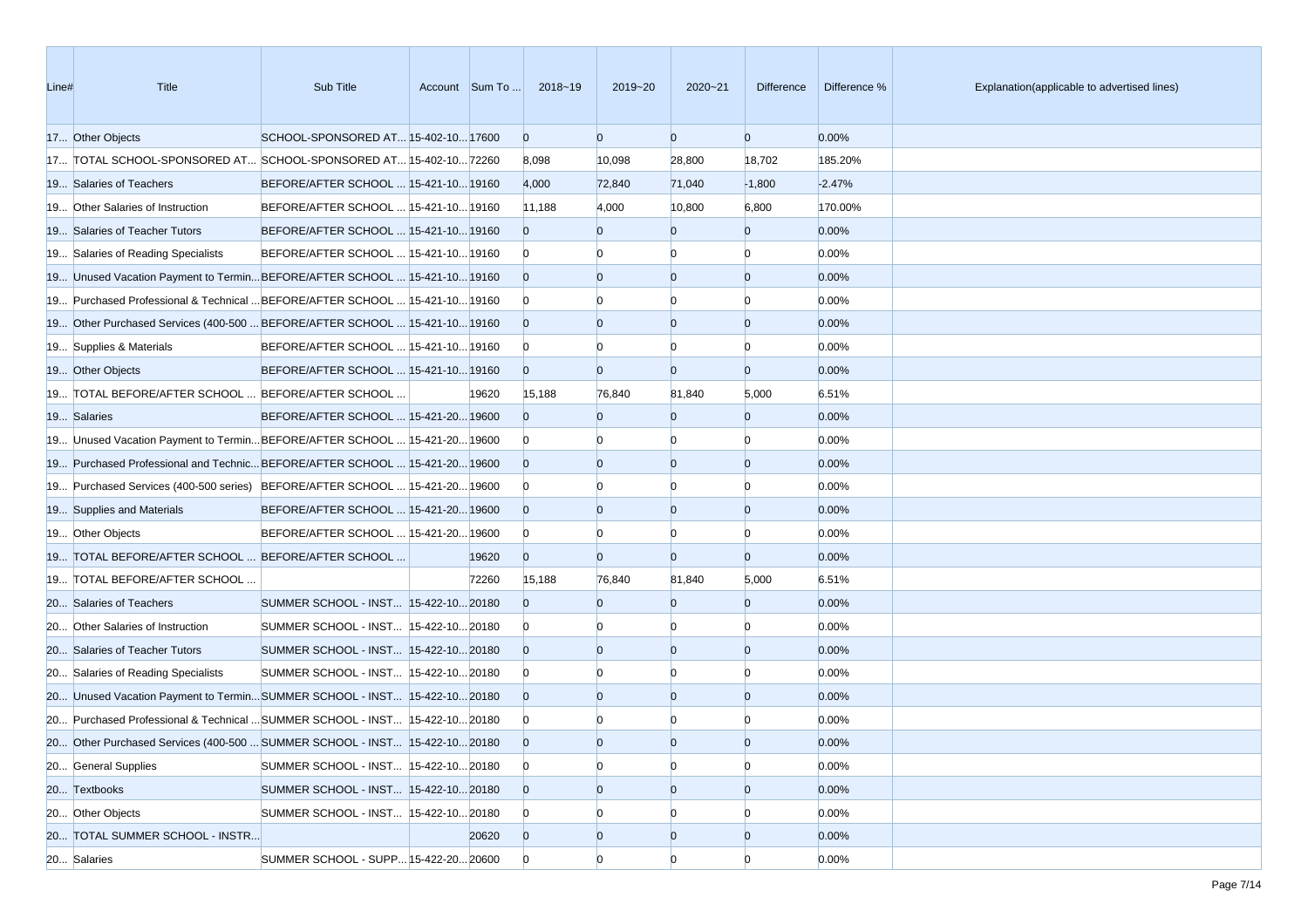| Line# | Title                                                                         | Sub Title                              | Account Sum To | 2018~19        | 2019~20        | $2020 - 21$    | <b>Difference</b> | Difference % | Explanation(applicable to advertised lines) |
|-------|-------------------------------------------------------------------------------|----------------------------------------|----------------|----------------|----------------|----------------|-------------------|--------------|---------------------------------------------|
|       | 20 Unused Vacation Payment to TerminSUMMER SCHOOL - SUPP 15-422-20 20600      |                                        |                | $\overline{0}$ | $\overline{0}$ | $\overline{0}$ | $\overline{0}$    | 0.00%        |                                             |
|       | 20 Purchased Professional and Technic SUMMER SCHOOL - SUPP 15-422-20 20600    |                                        |                | $\overline{0}$ | n              | n              | $\Omega$          | 0.00%        |                                             |
|       | 20 Purchased Services (400-500 series) SUMMER SCHOOL - SUPP 15-422-20 20600   |                                        |                | $\Omega$       | $\overline{0}$ | $\overline{0}$ | $\overline{0}$    | 0.00%        |                                             |
|       | 20 Supplies and Materials                                                     | SUMMER SCHOOL - SUPP 15-422-20 20600   |                | $\overline{0}$ |                |                | n                 | 0.00%        |                                             |
|       | 20 Other Objects                                                              | SUMMER SCHOOL - SUPP 15-422-20 20600   |                | $\Omega$       | $\Omega$       | $\Omega$       | $\overline{0}$    | 0.00%        |                                             |
|       | 20 TOTAL SUMMER SCHOOL - SUPP SUMMER SCHOOL - SUPP                            |                                        | 20620          | $\overline{0}$ | $\Omega$       | $\Omega$       | $\Omega$          | 0.00%        |                                             |
|       | 20 TOTAL SUMMER SCHOOL                                                        |                                        | 72260          | $\Omega$       | $\overline{0}$ | $\overline{0}$ | $\overline{0}$    | 0.00%        |                                             |
|       | 21 Salaries of Teachers                                                       | INSTRUCTIONAL ALT ED   15-423-10 21180 |                | $\Omega$       |                | n              | n                 | 0.00%        |                                             |
|       | 21 Other Salaries of Instruction                                              | INSTRUCTIONAL ALT ED  15-423-10 21180  |                | $\Omega$       | $\Omega$       | $\overline{0}$ | $\overline{0}$    | 0.00%        |                                             |
|       | 21 Salaries of Teacher Tutors                                                 | INSTRUCTIONAL ALT ED  15-423-10 21180  |                | $\overline{0}$ |                | n              | $\Omega$          | 0.00%        |                                             |
|       | 21 Salaries of Reading Specialists                                            | INSTRUCTIONAL ALT ED  15-423-10 21180  |                | $\Omega$       | $\Omega$       | $\Omega$       | $\overline{0}$    | 0.00%        |                                             |
|       | 21 Unused Vacation Payment to Termin INSTRUCTIONAL ALT ED  15-423-10 21180    |                                        |                | $\overline{0}$ |                | n              | n                 | 0.00%        |                                             |
|       | 21 Purchased Professional & Technical  INSTRUCTIONAL ALT ED   15-423-10 21180 |                                        |                | $\overline{0}$ | $\Omega$       | $\Omega$       | $\overline{0}$    | 0.00%        |                                             |
|       | 21 Other Purchased Services (400-500  INSTRUCTIONAL ALT ED   15-423-10 21180  |                                        |                | $\overline{0}$ | n              | n              | $\Omega$          | 0.00%        |                                             |
|       | 21 General Supplies                                                           | INSTRUCTIONAL ALT ED  15-423-10 21180  |                | $\Omega$       | $\overline{0}$ | $\Omega$       | $\overline{0}$    | 0.00%        |                                             |
|       | 21 Textbooks                                                                  | INSTRUCTIONAL ALT ED  15-423-10 21180  |                | $\overline{0}$ |                |                | n                 | 0.00%        |                                             |
|       | 21 Other Objects                                                              | INSTRUCTIONAL ALT ED  15-423-10 21180  |                | $\Omega$       | $\Omega$       | $\Omega$       | $\overline{0}$    | 0.00%        |                                             |
|       | 21 TOTAL INSTRUCTIONAL ALT ED P INSTRUCTIONAL ALTERN                          |                                        | 21620          | $\bf{0}$       | $\Omega$       | n              | $\Omega$          | 0.00%        |                                             |
|       | 21 Salaries                                                                   | INSTRUCTIONAL ALTERN 15-423-20 21600   |                | $\Omega$       | $\overline{0}$ | $\overline{0}$ | $\overline{0}$    | 0.00%        |                                             |
|       | 21 Unused Vacation Payment to Termin INSTRUCTIONAL ALTERN 15-423-20 21600     |                                        |                | $\overline{0}$ | n              | n              | 0                 | 0.00%        |                                             |
|       | 21 Purchased Professional and Technic INSTRUCTIONAL ALTERN 15-423-20 21600    |                                        |                | $\Omega$       | $\Omega$       | $\overline{0}$ | $\overline{0}$    | 0.00%        |                                             |
|       | 21 Purchased Services (400-500 series) INSTRUCTIONAL ALTERN 15-423-20 21600   |                                        |                | $\overline{0}$ |                | n              | n                 | 0.00%        |                                             |
|       | 21 Supplies and Materials                                                     | INSTRUCTIONAL ALTERN 15-423-20 21600   |                | $\Omega$       | $\overline{0}$ | $\Omega$       | $\overline{0}$    | 0.00%        |                                             |
|       | 21 Other Objects                                                              | INSTRUCTIONAL ALTERN 15-423-20 21600   |                | $\overline{0}$ | $\Omega$       | n              | n                 | 0.00%        |                                             |
|       | 21 TOTAL INSTRUCTIONAL ALTERNA INSTRUCTIONAL ALTERN                           |                                        | 21620          | $\Omega$       | $\overline{0}$ | $\overline{0}$ | $\mathbf{0}$      | 0.00%        |                                             |
|       | 21 TOTAL INSTRUCTIONAL ALTERNA                                                |                                        | 72260          | $\mathbf{0}$   |                |                | n                 | 0.00%        |                                             |
|       | 22 Salaries of Teachers                                                       | OTHER SUPPL/AT-RISK P 15-424-10 22180  |                | $\Omega$       | $\overline{0}$ | $\Omega$       | $\Omega$          | 0.00%        |                                             |
|       | 22 Other Salaries of Instruction                                              | OTHER SUPPL/AT-RISK P 15-424-10 22180  |                | $\overline{0}$ | $\overline{0}$ | $\overline{0}$ | $\overline{0}$    | 0.00%        |                                             |
|       | 22 Salaries of Teacher Tutors                                                 | OTHER SUPPL/AT-RISK P 15-424-10 22180  |                | $\overline{0}$ | $\overline{0}$ | $\overline{0}$ | $\overline{0}$    | 0.00%        |                                             |
|       | 22 Salaries of Reading Specialists                                            | OTHER SUPPL/AT-RISK P 15-424-10 22180  |                | $\overline{0}$ | $\overline{0}$ | $\Omega$       | $\Omega$          | 0.00%        |                                             |
|       | 22 Unused Vacation Payment to Termin OTHER SUPPL/AT-RISK P 15-424-10 22180    |                                        |                | $\overline{0}$ | $\overline{0}$ | $\overline{0}$ | $\overline{0}$    | 0.00%        |                                             |
|       | 22 Purchased Professional & Technical  OTHER SUPPL/AT-RISK P 15-424-10 22180  |                                        |                | $\overline{0}$ | $\overline{0}$ | 7,000          | 7,000             | 100.00%      |                                             |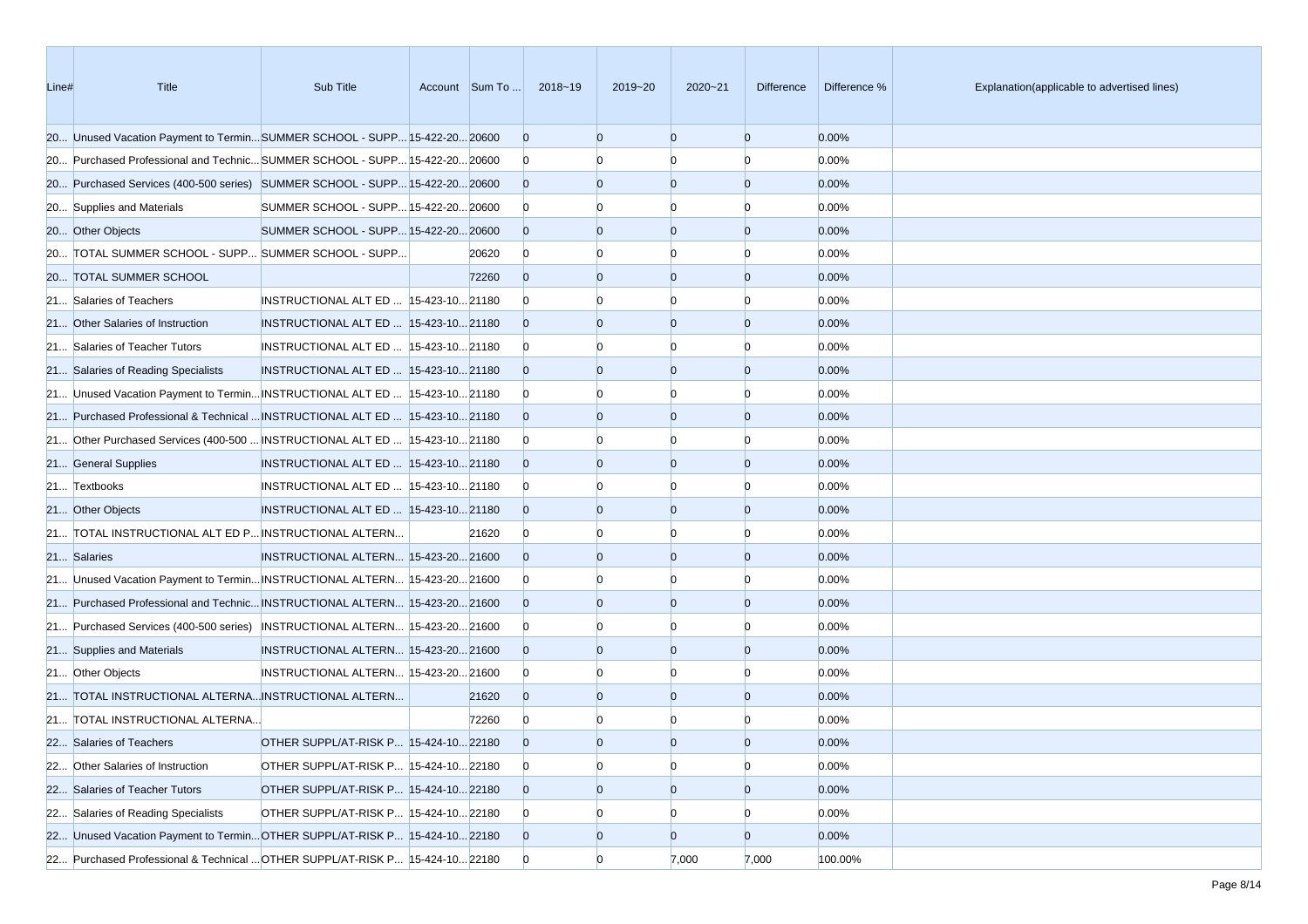| Line# | <b>Title</b>                                                                  | Sub Title                             |       | Account Sum To  2018~19 | 2019~20        | $2020 - 21$    | <b>Difference</b> | Difference % | Explanation(applicable to advertised lines) |
|-------|-------------------------------------------------------------------------------|---------------------------------------|-------|-------------------------|----------------|----------------|-------------------|--------------|---------------------------------------------|
|       | 22 Other Purchased Services (400-500  OTHER SUPPL/AT-RISK P 15-424-10 22180   |                                       |       | $\overline{0}$          | $\Omega$       | $\Omega$       | $\overline{0}$    | 0.00%        |                                             |
|       | 22 General Supplies                                                           | OTHER SUPPL/AT-RISK P 15-424-10 22180 |       | $\overline{0}$          |                | $\Omega$       | $\Omega$          | 0.00%        |                                             |
|       | 22 Textbooks                                                                  | OTHER SUPPL/AT-RISK P 15-424-10 22180 |       | $\overline{0}$          | $\Omega$       | $\overline{0}$ | $\overline{0}$    | 0.00%        |                                             |
|       | 22 Other Objects                                                              | OTHER SUPPL/AT-RISK P 15-424-10 22180 |       | $\overline{0}$          |                |                | n                 | 0.00%        |                                             |
|       | 22 TOTAL OTHER SUPPL/AT-RISK P OTHER SUPPL/AT-RISK P                          |                                       | 22620 | $\overline{0}$          | $\Omega$       | 7,000          | 7,000             | 100.00%      |                                             |
|       | 22 Salaries                                                                   | OTHER SUPPL/AT-RISK P 15-424-20 22600 |       | $\overline{0}$          |                | n              | $\Omega$          | 0.00%        |                                             |
|       | 22 Unused Vacation Payment to Termin OTHER SUPPL/AT-RISK P 15-424-20 22600    |                                       |       | $\overline{0}$          | $\Omega$       | $\Omega$       | $\overline{0}$    | 0.00%        |                                             |
|       | 22 Purchased Professional and Technic OTHER SUPPL/AT-RISK P 15-424-20 22600   |                                       |       | $\overline{0}$          |                |                | n                 | 0.00%        |                                             |
|       | 22 Purchased Services (400-500 series) OTHER SUPPL/AT-RISK P 15-424-20 22600  |                                       |       | $\overline{0}$          | $\Omega$       | $\Omega$       | $\overline{0}$    | 0.00%        |                                             |
|       | 22 Supplies and Materials                                                     | OTHER SUPPL/AT-RISK P 15-424-20 22600 |       | $\overline{0}$          |                | n              | n                 | 0.00%        |                                             |
|       | 22 Other Objects                                                              | OTHER SUPPL/AT-RISK P 15-424-2022600  |       | $\overline{0}$          | $\Omega$       | $\overline{0}$ | $\overline{0}$    | 0.00%        |                                             |
|       | 22 TOTAL OTHER SUPPL/AT-RISK P OTHER SUPPL/AT-RISK P                          |                                       | 22620 | $\overline{0}$          |                | n              | $\Omega$          | 0.00%        |                                             |
|       | 22 TOTAL OTHER SUPPLEMENTAL/A OTHER SUPPL/AT-RISK P                           |                                       | 72260 | $\overline{0}$          | $\Omega$       | 7,000          | 7,000             | 100.00%      |                                             |
|       | 23 Salaries of Teachers                                                       | OTHER ALTERNATIVE ED  15-425-10 23180 |       | $\overline{0}$          |                | $\Omega$       | $\Omega$          | 0.00%        |                                             |
|       | 23 Other Salaries of Instruction                                              | OTHER ALTERNATIVE ED  15-425-10 23180 |       | $\overline{0}$          | $\Omega$       | $\Omega$       | $\overline{0}$    | 0.00%        |                                             |
|       | 23 Salaries of Teacher Tutors                                                 | OTHER ALTERNATIVE ED  15-425-10 23180 |       | $\overline{0}$          |                |                |                   | 0.00%        |                                             |
|       | 23 Salaries of Reading Specialists                                            | OTHER ALTERNATIVE ED  15-425-10 23180 |       | $\overline{0}$          | $\Omega$       | $\Omega$       | $\overline{0}$    | 0.00%        |                                             |
|       | 23 Unused Vacation Payment to Termin OTHER ALTERNATIVE ED  15-425-10 23180    |                                       |       | $\overline{0}$          |                | n              | $\Omega$          | 0.00%        |                                             |
|       | 23 Purchased Professional & Technical  OTHER ALTERNATIVE ED   15-425-10 23180 |                                       |       | $\overline{0}$          | $\Omega$       | $\Omega$       | $\overline{0}$    | 0.00%        |                                             |
|       | 23 Other Purchased Services (400-500  OTHER ALTERNATIVE ED  15-425-10 23180   |                                       |       | $\overline{0}$          |                | n              | $\Omega$          | 0.00%        |                                             |
|       | 23 General Supplies                                                           | OTHER ALTERNATIVE ED  15-425-10 23180 |       | $\overline{0}$          | $\Omega$       | $\Omega$       | $\overline{0}$    | 0.00%        |                                             |
|       | 23 Textbooks                                                                  | OTHER ALTERNATIVE ED  15-425-10 23180 |       | $\overline{0}$          |                |                | n                 | 0.00%        |                                             |
|       | 23 Other Objects                                                              | OTHER ALTERNATIVE ED  15-425-10 23180 |       | $\overline{0}$          | $\Omega$       | $\Omega$       | $\overline{0}$    | 0.00%        |                                             |
|       | 23 TOTAL OTHER ALTERNATIVE ED  OTHER ALTERNATIVE ED                           |                                       | 23620 | $\overline{0}$          |                | n              | n                 | 0.00%        |                                             |
|       | 23 Salaries                                                                   | OTHER ALTERNATIVE ED  15-425-20 23600 |       | $\overline{0}$          | $\Omega$       | $\overline{0}$ | $\overline{0}$    | 0.00%        |                                             |
|       | 23 Unused Vacation Payment to Termin OTHER ALTERNATIVE ED  15-425-20 23600    |                                       |       | $\overline{0}$          |                |                |                   | 0.00%        |                                             |
|       | 23 Purchased Professional and Technic OTHER ALTERNATIVE ED  15-425-20 23600   |                                       |       | $\overline{0}$          | $\Omega$       | $\Omega$       | $\Omega$          | 0.00%        |                                             |
|       | 23 Purchased Services (400-500 series) OTHER ALTERNATIVE ED  15-425-20 23600  |                                       |       | $\overline{0}$          | $\Omega$       | $\overline{0}$ | $\Omega$          | 0.00%        |                                             |
|       | 23 Supplies and Materials                                                     | OTHER ALTERNATIVE ED  15-425-20 23600 |       | $\overline{0}$          | $\overline{0}$ | $\overline{0}$ | $\overline{0}$    | 0.00%        |                                             |
|       | 23 Other Objects                                                              | OTHER ALTERNATIVE ED  15-425-20 23600 |       | $\overline{0}$          |                | $\Omega$       |                   | 0.00%        |                                             |
|       | 23 TOTAL OTHER ALTERNATIVE ED  OTHER ALTERNATIVE ED                           |                                       | 23620 | $\overline{0}$          | $\overline{0}$ | $\overline{0}$ | $\overline{0}$    | 0.00%        |                                             |
|       | 23 TOTAL OTHER ALTERNATIVE ED                                                 |                                       | 72260 | $\mathbf{0}$            | $\overline{0}$ | $\Omega$       | $\Omega$          | 0.00%        |                                             |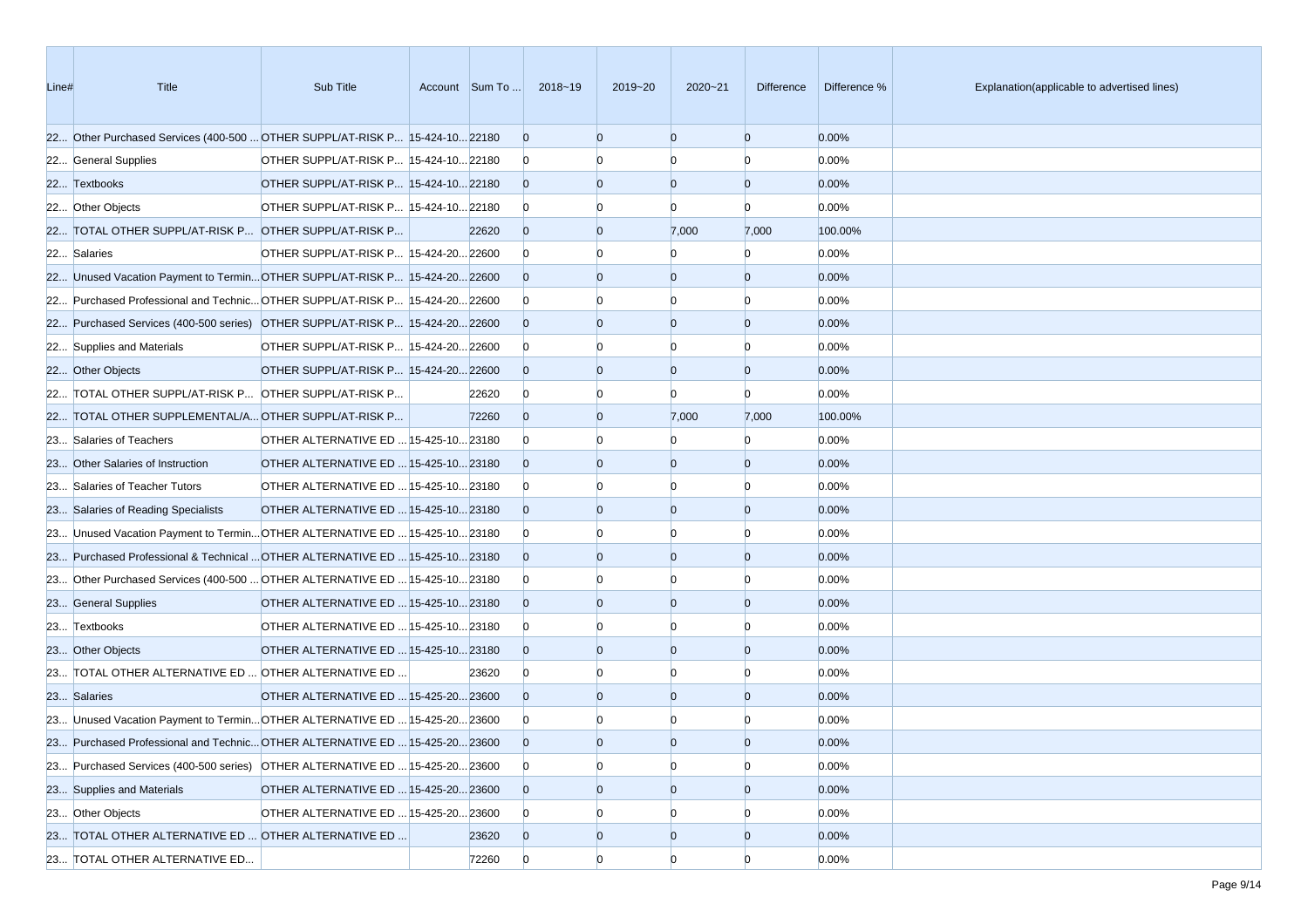| Line# | Title                                                                             | Sub Title                               | Account Sum To | 2018~19        | 2019~20        | 2020~21        | Difference     | Difference % | Explanation(applicable to advertised lines) |
|-------|-----------------------------------------------------------------------------------|-----------------------------------------|----------------|----------------|----------------|----------------|----------------|--------------|---------------------------------------------|
|       | 25 Salaries                                                                       | OTHER INSTRUCTIONAL  15-4XX-1 25100     |                | $\overline{0}$ | $\Omega$       | $\overline{0}$ | $\overline{0}$ | 0.00%        |                                             |
|       | 25 Unused Vacation Payment to Termin OTHER INSTRUCTIONAL  15-4XX-1 25100          |                                         |                | $\mathbf{0}$   |                | n              | n              | 0.00%        |                                             |
|       | 25 Purchased Services (300-500 series) OTHER INSTRUCTIONAL  15-4XX-1 25100        |                                         |                | $\overline{0}$ | $\Omega$       | $\overline{0}$ | $\overline{0}$ | 0.00%        |                                             |
|       | 25 Supplies and Materials                                                         | OTHER INSTRUCTIONAL  15-4XX-1 25100     |                | $\bf{0}$       |                | n              | n              | 0.00%        |                                             |
|       | 25 Other Objects                                                                  | OTHER INSTRUCTIONAL  15-4XX-1 25100     |                | $\overline{0}$ |                | $\overline{0}$ | $\overline{0}$ | 0.00%        |                                             |
|       | 25 TOTAL OTHER INSTRUCTIONAL P OTHER INSTRUCTIONAL  15-4XX-1 72260                |                                         |                | $\bf{0}$       |                | $\Omega$       | n              | 0.00%        |                                             |
|       | 29 Salaries                                                                       | UNDIST. EXPEND.-ATTEN 15-000-2129680    |                | 138,658        | 164,997        | 169,372        | 4,375          | 2.65%        |                                             |
|       | 29 Salaries of Drop-Out Prevention Offi UNDIST. EXPEND.-ATTEN 15-000-21 29680     |                                         |                | $\mathbf{0}$   |                | n              |                | 0.00%        |                                             |
|       | 29 Salaries of Family Support Teams                                               | UNDIST. EXPEND.-ATTEN 15-000-21 29680   |                | $\Omega$       | $\Omega$       | $\overline{0}$ | $\overline{0}$ | 0.00%        |                                             |
|       | 29 Salaries of Family Liaisons/Comm P UNDIST. EXPEND.-ATTEN 15-000-21 29680       |                                         |                | 49,830         | 48,749         | 51,093         | 2,344          | 4.81%        |                                             |
|       | 29 Salaries of Community/School CoordUNDIST. EXPEND.-ATTEN 15-000-2129680         |                                         |                | $\overline{0}$ | $\Omega$       | $\overline{0}$ | $\overline{0}$ | 0.00%        |                                             |
|       | 29 Unused Vacation Payment to Termin UNDIST. EXPEND.-ATTEN 15-000-21 29680        |                                         |                | $\bf{0}$       |                |                | n              | 0.00%        |                                             |
|       | 29 Purchased Professional and Technic UNDIST. EXPEND.-ATTEN 15-000-21 29680       |                                         |                | $\Omega$       | $\Omega$       | $\overline{0}$ | $\overline{0}$ | 0.00%        |                                             |
|       | 29 Other Purchased Services (400-500  UNDIST. EXPEND.-ATTEN  15-000-21 29680      |                                         |                | $\overline{0}$ | n              | $\Omega$       | n              | 0.00%        |                                             |
|       | 29 Supplies and Materials                                                         | UNDIST. EXPEND.-ATTEN 15-000-21 29680   |                | 1,165          | 2,000          | $\overline{0}$ | $-2,000$       | $-100.00%$   |                                             |
|       | 29 Other Objects                                                                  | UNDIST. EXPEND.-ATTEN 15-000-21 29680   |                | $\overline{0}$ | 450            | 2,000          | 1,550          | 344.44%      |                                             |
|       | 29 TOTAL UNDIST. EXPEND.-ATTEN UNDIST. EXPEND.-ATTEN                              |                                         | 72140          | 189,653        | 216,196        | 222,465        | 6,269          | 2.90%        |                                             |
|       | 30 Salaries                                                                       | UNDIST. EXPENDITURES - 15-000-21 30620  |                | 97,205         | 98,835         | 100,092        | 1,257          | 1.27%        |                                             |
|       | 30 Salaries of Social Services Coordina UNDIST. EXPENDITURES - 15-000-21 30620    |                                         |                | $\overline{0}$ | $\Omega$       | $\overline{0}$ | $\overline{0}$ | 0.00%        |                                             |
|       | 30 Unused Vacation Payment to TerminUNDIST. EXPENDITURES - 15-000-21 30620        |                                         |                | $\bf{0}$       |                |                | n              | 0.00%        |                                             |
|       | 30 Purchased Professional and Technic UNDIST. EXPENDITURES - 15-000-21 30620      |                                         |                | $\overline{0}$ | $\Omega$       | $\overline{0}$ | $\overline{0}$ | 0.00%        |                                             |
|       | 30 Other Purchased Services (400-500  UNDIST. EXPENDITURES - 15-000-21 30620      |                                         |                | $\overline{0}$ | $\Omega$       | $\Omega$       | $\Omega$       | 0.00%        |                                             |
|       | 30 Supplies and Materials                                                         | UNDIST. EXPENDITURES - 15-000-21 30620  |                | 802            | 2,000          | 2,000          | $\overline{0}$ | 0.00%        |                                             |
|       | 30 Other Objects                                                                  | UNDIST. EXPENDITURES - 15-000-21 30620  |                | $\overline{0}$ | $\mathbf{0}$   | n              | $\Omega$       | 0.00%        |                                             |
|       | 30 TOTAL UNDIST. EXPENDITURES -  UNDIST. EXPENDITURES -                           |                                         | 72140          | 98,007         | 100,835        | 102,092        | 1,257          | 1.25%        |                                             |
|       | 41 Salaries of Other Professional Staff                                           | UNDIST. EXPEND. - GUIDA 15-000-21 41660 |                | $\mathbf{0}$   |                |                |                | 0.00%        |                                             |
|       | 41 Salaries of Secretarial and Clerical A UNDIST. EXPEND. - GUIDA 15-000-21 41660 |                                         |                | $\overline{0}$ | $\Omega$       | $\Omega$       | $\Omega$       | 0.00%        |                                             |
|       | 41 Other Salaries                                                                 | UNDIST. EXPEND. - GUIDA 15-000-21 41660 |                | $\overline{0}$ | $\Omega$       | $\overline{0}$ | $\overline{0}$ | 0.00%        |                                             |
|       | 41 Unused Vacation Payment to Termin UNDIST. EXPEND. - GUIDA 15-000-21 41660      |                                         |                | $\overline{0}$ | $\overline{0}$ | $\overline{0}$ | $\overline{0}$ | 0.00%        |                                             |
|       | 41 Purchased Professional - Education UNDIST. EXPEND. - GUIDA 15-000-21 41660     |                                         |                | $\overline{0}$ |                |                |                | 0.00%        |                                             |
|       | 41 Other Purchased Prof. and Tech. Se UNDIST. EXPEND. - GUIDA 15-000-21 41660     |                                         |                | $\overline{0}$ | $\overline{0}$ | $\overline{0}$ | $\overline{0}$ | 0.00%        |                                             |
|       | 41 Other Purchased Services (400-500  UNDIST. EXPEND. - GUIDA 15-000-21 41660     |                                         |                | $\overline{0}$ | $\Omega$       | $\Omega$       | n              | 0.00%        |                                             |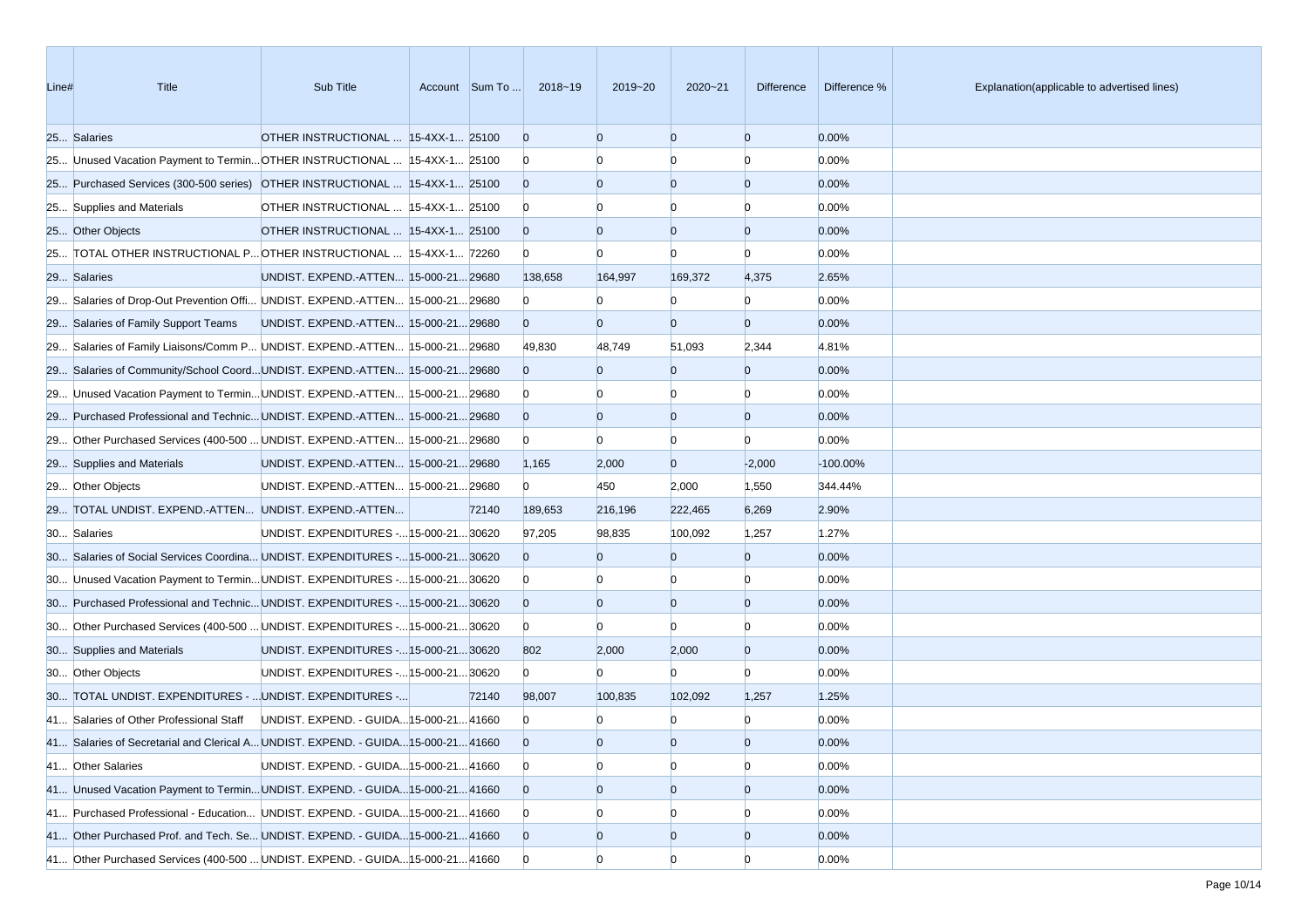| Line# | <b>Title</b>                                                                    | Sub Title                               | Account Sum To | 2018~19        | 2019~20        | $2020 - 21$    | Difference     | Difference % | Explanation(applicable to advertised lines) |
|-------|---------------------------------------------------------------------------------|-----------------------------------------|----------------|----------------|----------------|----------------|----------------|--------------|---------------------------------------------|
|       | 41 Supplies and Materials                                                       | UNDIST. EXPEND. - GUIDA 15-000-21 41660 |                | $\overline{0}$ | $\Omega$       | 600            | 600            | 100.00%      |                                             |
|       | 41 Other Objects                                                                | UNDIST. EXPEND. - GUIDA 15-000-21 41660 |                | $\bf{0}$       |                | n              | $\Omega$       | 0.00%        |                                             |
|       | 41 TOTAL UNDIST. EXPENDITURES -  UNDIST. EXPEND. - GUIDA                        |                                         | 72140          | $\overline{0}$ | $\Omega$       | 600            | 600            | 100.00%      |                                             |
|       | 43 Sal of Supervisor of Instruction                                             | UNDIST. EXPEND.-IMPRO 15-000-22 43200   |                | 112,046        | 114,846        | 121,186        | 6,340          | 5.52%        |                                             |
|       | 43 Sal of Other Professional Staff                                              | UNDIST. EXPEND.-IMPRO 15-000-22 43200   |                | $\overline{0}$ | $\Omega$       | $\overline{0}$ | $\overline{0}$ | 0.00%        |                                             |
|       | 43 Sal of Secr and Clerical Assist.                                             | UNDIST. EXPEND.-IMPRO 15-000-22 43200   |                | 28,426         | 52,962         | 76,187         | 23,225         | 43.85%       |                                             |
|       | 43 Other Salaries                                                               | UNDIST. EXPEND.-IMPRO 15-000-22 43200   |                | $\overline{0}$ | $\overline{0}$ | $\overline{0}$ | $\overline{0}$ | 0.00%        |                                             |
|       | 43 Unused Vacation Payment to Termin UNDIST. EXPEND.-IMPRO 15-000-22 43200      |                                         |                | $\bf{0}$       | $\Omega$       | $\Omega$       | $\Omega$       | 0.00%        |                                             |
|       | 43 Sal of Facilitators, Math & Literacy C UNDIST. EXPEND.-IMPRO 15-000-22 43200 |                                         |                | 189,994        | 186,888        | 194,171        | 7,283          | 3.90%        |                                             |
|       | 43 Purchased Prof- Educational Services UNDIST. EXPEND.-IMPRO 15-000-22 43200   |                                         |                | $\mathbf{0}$   | n              | 18,000         | 18,000         | 100.00%      |                                             |
|       | 43 Other Purch Prof. and Tech. Services UNDIST. EXPEND.-IMPRO 15-000-22 43200   |                                         |                | $\overline{0}$ | $\Omega$       | $\overline{0}$ | $\overline{0}$ | 0.00%        |                                             |
|       | 43 Other Purch Services (400-500)                                               | UNDIST. EXPEND.-IMPRO 15-000-22 43200   |                | $\bf{0}$       | 18,000         | $\overline{0}$ | $-18,000$      | -100.00%     |                                             |
|       | 43 Supplies and Materials                                                       | UNDIST. EXPEND.-IMPRO 15-000-22 43200   |                | $\overline{0}$ |                | $\overline{0}$ | $\overline{0}$ | 0.00%        |                                             |
|       | 43 Other Objects                                                                | UNDIST. EXPEND.-IMPRO 15-000-22 43200   |                | $\overline{0}$ | $\Omega$       | 3,600          | 3,600          | 100.00%      |                                             |
|       | 43 TOTAL UNDIST. EXPEND.-IMPROVUNDIST. EXPEND.-IMPRO                            |                                         | 72140          | 330,466        | 372,696        | 413,144        | 40,448         | 10.85%       |                                             |
|       | 43 Salaries                                                                     | UNDIST EXPEND-EDU. ME 15-000-22 43620   |                | $\mathbf{0}$   |                | 76,270         | 76,270         | 100.00%      |                                             |
|       | 43 Salaries of Technology Coordinators UNDIST EXPEND-EDU. ME 15-000-22 43620    |                                         |                | $\Omega$       | $\Omega$       | $\bf{0}$       | $\overline{0}$ | 0.00%        |                                             |
|       | 43 Unused Vacation Payment to Termin UNDIST EXPEND-EDU. ME 15-000-22 43620      |                                         |                | $\bf{0}$       |                | $\Omega$       | $\Omega$       | 0.00%        |                                             |
|       | 43 Purchased Professional and Technic UNDIST EXPEND-EDU. ME 15-000-22 43620     |                                         |                | $\overline{0}$ | $\Omega$       | $\overline{0}$ | $\overline{0}$ | 0.00%        |                                             |
|       | 43 Other Purchased Services (400-500  UNDIST EXPEND-EDU. ME 15-000-22 43620     |                                         |                | $\bf{0}$       |                | n              | n              | 0.00%        |                                             |
|       | 43 Supplies and Materials                                                       | UNDIST EXPEND-EDU. ME 15-000-22 43620   |                | $\overline{0}$ | $\overline{0}$ | 3,000          | 3,000          | 100.00%      |                                             |
|       | 43 Other Objects                                                                | UNDIST EXPEND-EDU. ME 15-000-22 43620   |                | $\bf{0}$       |                | n              | $\Omega$       | 0.00%        |                                             |
|       | 43 TOTAL UNDIST. EXPEND.-EDU. M UNDIST EXPEND-EDU. ME                           |                                         | 72140          | $\overline{0}$ | $\Omega$       | 79,270         | 79,270         | 100.00%      |                                             |
|       | 44 Purchased Professional - Education UNDIST. EXP.-INSTR. STA 15-000-22 44180   |                                         |                | 1,273          | 20,000         | $\Omega$       | $-20,000$      | $-100.00%$   |                                             |
|       | 44 Other Purchased Prof. and Tech. Se UNDIST. EXP.-INSTR. STA 15-000-22 44180   |                                         |                | $\Omega$       | $\Omega$       | $\overline{0}$ | $\overline{0}$ | 0.00%        |                                             |
|       | 44 Other Purchased Services (400-500  UNDIST. EXP.-INSTR. STA 15-000-22 44180   |                                         |                | $\bf{0}$       |                |                |                | 0.00%        |                                             |
|       | 44 Supplies and Materials                                                       | UNDIST. EXP.-INSTR. STA 15-000-2244180  |                | $\overline{0}$ | 1,500          | 1,500          | $\Omega$       | 0.00%        |                                             |
|       | 44 Other Objects                                                                | UNDIST. EXP.-INSTR. STA 15-000-22 44180 |                | $\mathbf{0}$   | $\mathbf{0}$   | $\overline{0}$ | $\overline{0}$ | 0.00%        |                                             |
|       | 44 TOTAL UNDIST. EXPEND.-INSTR.  UNDIST. EXP.-INSTR. STA                        |                                         | 72140          | 1,273          | 21,500         | 1,500          | $-20,000$      | $-93.02%$    |                                             |
|       | 46 Salaries of Principals/Asst. Principal UNDIST. EXPEND.-SUPPO 15-000-2446160  |                                         |                | 235,800        | 241,342        | 259,341        | 17,999         | 7.46%        |                                             |
|       | 46 Salaries of Other Professional Staff UNDIST. EXPEND.-SUPPO 15-000-24 46160   |                                         |                | $\overline{0}$ | $\bf{0}$       | $\overline{0}$ | $\overline{0}$ | 0.00%        |                                             |
|       | 46 Salaries of Secretarial and Clerical A UNDIST. EXPEND.-SUPPO 15-000-2446160  |                                         |                | 72,058         | 102,877        | 77,227         | $-25,650$      | $-24.93%$    |                                             |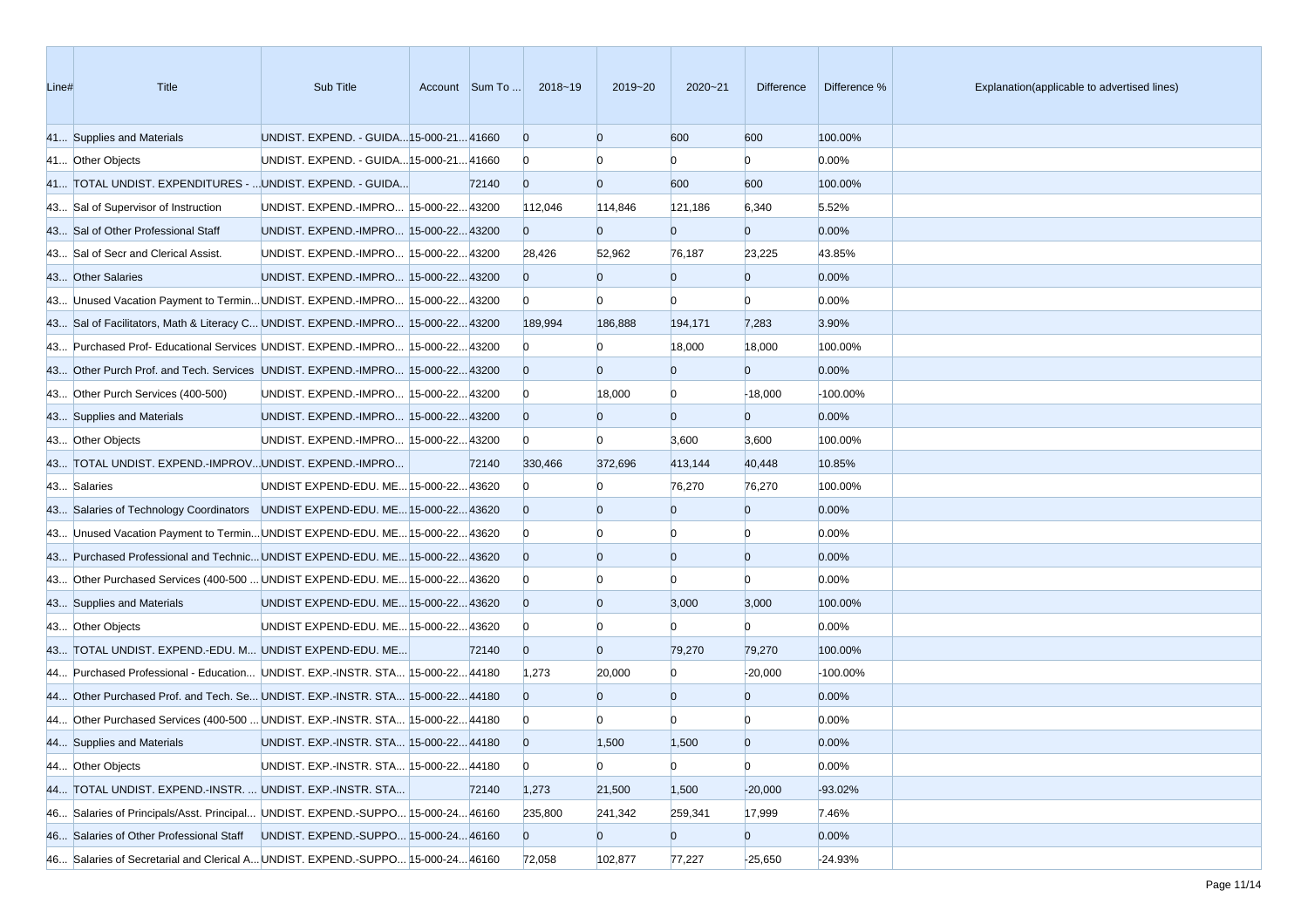| Line# | <b>Title</b>                                                                 | Sub Title                              |                | Account Sum To | 2018~19        | 2019~20        | $2020 - 21$    | Difference     | Difference % | Explanation(applicable to advertised lines) |
|-------|------------------------------------------------------------------------------|----------------------------------------|----------------|----------------|----------------|----------------|----------------|----------------|--------------|---------------------------------------------|
|       | 46 Other Salaries                                                            | UNDIST. EXPEND.-SUPPO 15-000-24 46160  |                |                | 195,110        | $\overline{0}$ | $\overline{0}$ | $\overline{0}$ | 0.00%        |                                             |
|       | 46 Unused Vacation Payment to Termin UNDIST. EXPEND.-SUPPO 15-000-24 46160   |                                        |                |                | $\bf{0}$       | $\Omega$       | $\Omega$       | $\Omega$       | 0.00%        |                                             |
|       | 46 Purchased Professional and Technic UNDIST. EXPEND.-SUPPO 15-000-24 46160  |                                        |                |                | $\Omega$       | $\overline{0}$ | $\overline{0}$ | $\overline{0}$ | 0.00%        |                                             |
|       | 46 Other Purchased Services (400-500  UNDIST. EXPEND.-SUPPO 15-000-24 46160  |                                        |                |                | 7,303          | 24,125         | 23,864         | $-261$         | $-1.08%$     |                                             |
|       | 46 Supplies and Materials                                                    | UNDIST. EXPEND.-SUPPO 15-000-24 46160  |                |                | 511            | 1,090          | 2,000          | 910            | 83.49%       |                                             |
|       | 46 Other Objects                                                             | UNDIST. EXPEND.-SUPPO 15-000-24 46160  |                |                | 4,619          | 6,970          | 7,120          | 150            | 2.15%        |                                             |
|       | 46 TOTAL UNDIST. EXPEND.-SUPPO UNDIST. EXPEND.-SUPPO                         |                                        |                | 72140          | 515,401        | 376,404        | 369,552        | $-6,852$       | $-1.82%$     |                                             |
|       | 49 Salaries of Non-Instructional Aides                                       | UNDIST EXPEND-CUSTOD 15-000-26 49340   |                |                | $\Omega$       |                | $\Omega$       | $\Omega$       | 0.00%        |                                             |
|       | 49 General Supplies                                                          | UNDIST EXPEND-CUSTOD 15-000-26 49340   |                |                | $\overline{0}$ | $\Omega$       | $\overline{0}$ | $\overline{0}$ | 0.00%        |                                             |
|       | 49 TOTAL UNDIST. EXPEND. - CUST UNDIST EXPEND-CUSTOD                         |                                        |                | 51120          | $\overline{0}$ | $\Omega$       | $\Omega$       | $\Omega$       | 0.00%        |                                             |
|       | 51 Salaries                                                                  | UNDIST EXPEND-SECURITY 15-000-26 51100 |                |                | 183,510        | 179,654        | 185,366        | 5,712          | 3.18%        |                                             |
|       | 51 Unused Vacation Payment to Termin UNDIST EXPEND-SECURITY 15-000-26 51100  |                                        |                |                | $\Omega$       |                | $\Omega$       | $\Omega$       | 0.00%        |                                             |
|       | 51 Purchased Professional and Technic UNDIST EXPEND-SECURITY 15-000-26 51100 |                                        |                |                | $\overline{0}$ |                | $\overline{0}$ | $\overline{0}$ | 0.00%        |                                             |
|       | 51 Cleaning, Repair, and Maintenance  UNDIST EXPEND-SECURITY 15-000-26 51100 |                                        |                |                | $\overline{0}$ |                | $\Omega$       | $\overline{0}$ | 0.00%        |                                             |
|       | 51 General Supplies                                                          | UNDIST EXPEND-SECURITY 15-000-26 51100 |                |                | $\overline{0}$ | $\overline{0}$ | 502            | 502            | 100.00%      |                                             |
|       | 51 Other Objects                                                             | UNDIST EXPEND-SECURITY 15-000-26 51100 |                |                | $\overline{0}$ | $\mathbf{0}$   | $\Omega$       | $\Omega$       | 0.00%        |                                             |
|       | 51 TOTAL SECURITY                                                            | UNDIST EXPEND-SECURITY                 |                | 51120          | 183,510        | 179,654        | 185,868        | 6,214          | 3.46%        |                                             |
|       | 51 TOTAL UNDIST. EXPEND.-OPER.                                               |                                        |                | 72140          | 183,510        | 179,654        | 185,868        | 6,214          | 3.46%        |                                             |
|       | 52 Contr Serv(Oth. than Bet Home & ScUNDIST EXPEND-Student  15-000-27 52480  |                                        |                |                | 10,314         | 15,000         | 12,000         | $-3,000$       | $-20.00%$    |                                             |
|       | 52 TOTAL UNDIST. EXPEND.-STUDE                                               |                                        |                | 72140          | 10,314         | 15,000         | 12,000         | $-3,000$       | $-20.00%$    |                                             |
|       | 71 Group Insurance                                                           | UNALLOCATED BENEFITS  15-000-2971240   |                |                | $\Omega$       | $\Omega$       | $\overline{0}$ | $\overline{0}$ | 0.00%        |                                             |
|       | 71 Social Security Contributions                                             | UNALLOCATED BENEFITS                   | 15-000-2971240 |                | $\bf{0}$       |                | $\Omega$       | $\Omega$       | 0.00%        |                                             |
|       | 71 T.P.A.F. Contributions - ERIP                                             | UNALLOCATED BENEFITS  15-000-2971240   |                |                | $\Omega$       | $\Omega$       | $\overline{0}$ | $\overline{0}$ | 0.00%        |                                             |
|       | 71 Other Retirement Contributions - PE UNALLOCATED BENEFITS                  |                                        | 15-000-2971240 |                | $\overline{0}$ |                | $\Omega$       | $\Omega$       | 0.00%        |                                             |
|       | 71 Other Retirement Contributions - ERIP UNALLOCATED BENEFITS                |                                        | 15-000-2971240 |                | $\Omega$       | $\Omega$       | $\overline{0}$ | $\overline{0}$ | 0.00%        |                                             |
|       | 71 Other Retirement Contrib. - Deferred UNALLOCATED BENEFITS                 |                                        | 15-000-2971240 |                | $\bf{0}$       |                |                | n              | 0.00%        |                                             |
|       | 71 Other Retirement Contributions - Re UNALLOCATED BENEFITS  15-000-29 71240 |                                        |                |                | $\Omega$       | $\Omega$       | $\Omega$       | $\Omega$       | 0.00%        |                                             |
|       | 71 Unemployment Compensation                                                 | UNALLOCATED BENEFITS                   | 15-000-2971240 |                | $\overline{0}$ | $\overline{0}$ | $\overline{0}$ | $\overline{0}$ | 0.00%        |                                             |
|       | 71 Workmen's Compensation                                                    | UNALLOCATED BENEFITS                   | 15-000-2971240 |                | $\overline{0}$ | $\overline{0}$ | $\overline{0}$ | $\overline{0}$ | 0.00%        |                                             |
|       | 71 Health Benefits                                                           | UNALLOCATED BENEFITS                   | 15-000-2971240 |                | 999,078        | 1,004,788      | 1,056,393      | 51,605         | 5.14%        |                                             |
|       | 71 Tuition Reimbursement                                                     | UNALLOCATED BENEFITS 15-000-29 71240   |                |                | $\overline{0}$ | $\mathbf{0}$   | $\overline{0}$ | $\overline{0}$ | 0.00%        |                                             |
|       | 71 Other Employee Benefits                                                   | UNALLOCATED BENEFITS 15-000-2971240    |                |                | $\overline{0}$ | $\overline{0}$ | $\overline{0}$ | $\overline{0}$ | 0.00%        |                                             |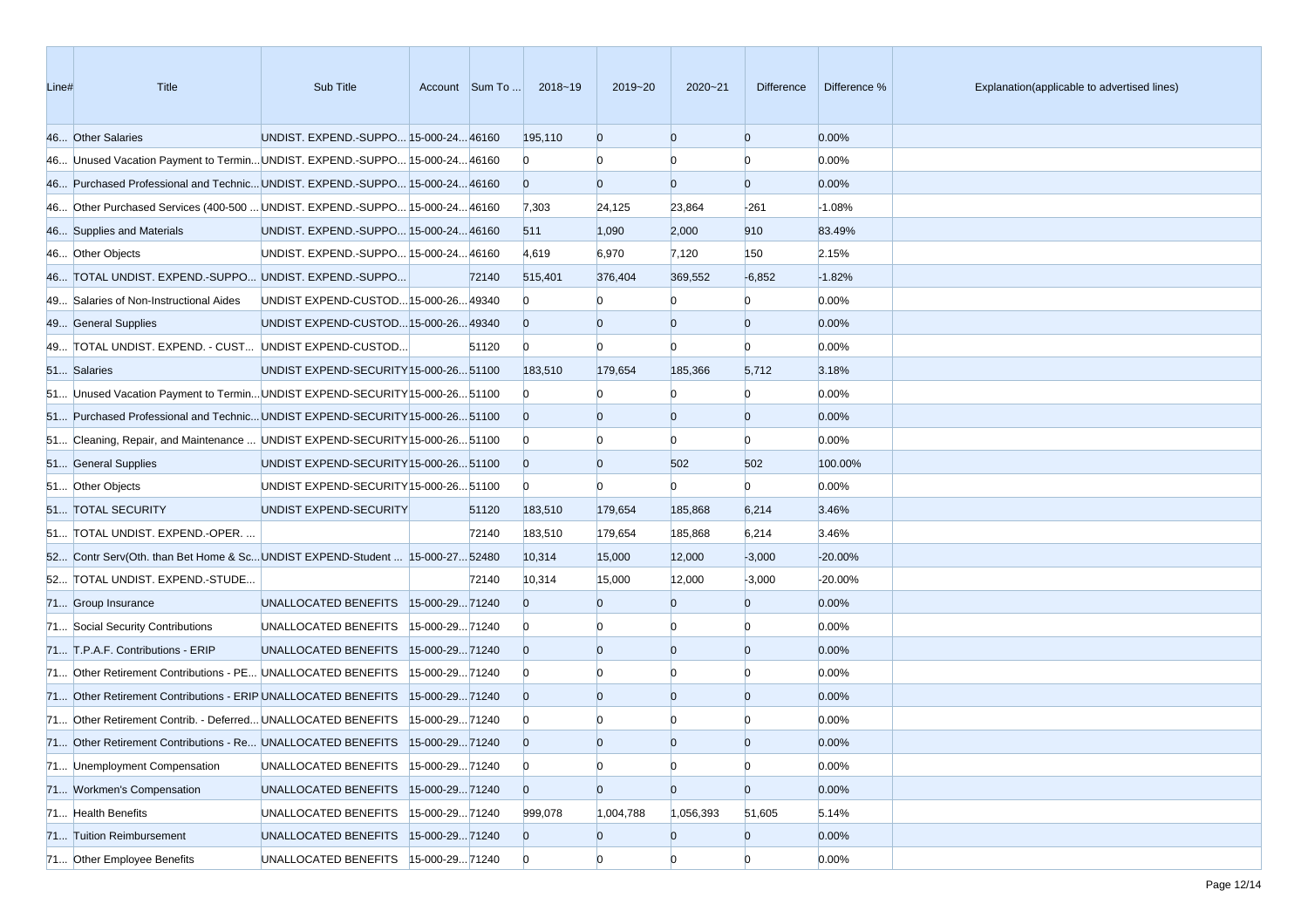| Line# | Title                                                                     | Sub Title        |                 | Account Sum To | 2018~19        | 2019~20        | 2020~21        | Difference     | Difference % | Explanation(applicable to advertised lines) |
|-------|---------------------------------------------------------------------------|------------------|-----------------|----------------|----------------|----------------|----------------|----------------|--------------|---------------------------------------------|
|       | 71 Unused Sick Payment to Terminated UNALLOCATED BENEFITS 15-000-29 71240 |                  |                 |                | $\overline{0}$ | $\overline{0}$ | $\overline{0}$ | $\mathbf{0}$   | 0.00%        |                                             |
|       | 71 Unused Vacation Pmt to Terminated/UNALLOCATED BENEFITS                 |                  | 15-000-2971240  |                | $\bf{0}$       |                |                | $\Omega$       | 0.00%        |                                             |
|       | 71 Unused Sick Payment to Terminated UNALLOCATED BENEFITS 15-000-29 71240 |                  |                 |                | $\overline{0}$ | $\Omega$       | $\Omega$       | $\overline{0}$ | 0.00%        |                                             |
|       | 71 TOTAL UNALLOCATED BENEFITS UNALLOCATED BENEFITS                        |                  |                 | 71260          | 999,078        | 1,004,788      | 1,056,393      | 51,605         | 5.14%        |                                             |
|       | 71 TOTAL PERSONAL SERVICES - E                                            |                  |                 | 72140          | 999,078        | 1,004,788      | 1,056,393      | 51,605         | 5.14%        |                                             |
|       | 72 TOTAL UNDISTRIBUTED EXPENDI                                            |                  |                 | 72260          | 2,327,702      | 2,287,073      | 2,442,884      | 155,811        | 6.81%        |                                             |
|       | 72 TOTAL GENERAL CURRENT EXPE                                             |                  |                 | 84060          | 5,761,675      | 6,227,357      | 6,830,892      | 603,535        | 9.69%        |                                             |
|       | 73 Kindergarten                                                           | <b>EQUIPMENT</b> | 15-110-1075880  |                | $\Omega$       |                |                | $\Omega$       | 0.00%        |                                             |
|       | 73 Grades 1-5                                                             | <b>EQUIPMENT</b> | 15-120-1075880  |                | $\overline{0}$ | $\Omega$       | $\Omega$       | $\Omega$       | 0.00%        |                                             |
|       | 73 Grades 6-8                                                             | <b>EQUIPMENT</b> | 15-130-1075880  |                | $\bf{0}$       |                | Ю              | n              | 0.00%        |                                             |
|       | 73 Grades 9-12                                                            | <b>EQUIPMENT</b> | 15-140-1075880  |                | $\overline{0}$ | $\overline{0}$ | $\mathbf{0}$   | $\Omega$       | 0.00%        |                                             |
|       | 74 Cognitive - Mild                                                       | <b>EQUIPMENT</b> | 15-201-1075880  |                | $\bf{0}$       |                | Ю              | n              | 0.00%        |                                             |
|       | 74 Cognitive - Moderate                                                   | <b>EQUIPMENT</b> | 15-202-1075880  |                | $\overline{0}$ | $\Omega$       | $\mathbf{0}$   | $\Omega$       | 0.00%        |                                             |
|       | 74 Learning and/or Language Disabilities EQUIPMENT                        |                  | 15-204-1075880  |                | $\bf{0}$       |                | Ю              |                | 0.00%        |                                             |
|       | 74 Visual Impairments                                                     | <b>EQUIPMENT</b> | 15-206-1075880  |                | $\overline{0}$ | $\overline{0}$ | $\overline{0}$ | $\Omega$       | 0.00%        |                                             |
|       | 74 Auditory Impairments                                                   | <b>EQUIPMENT</b> | 15-207-1075880  |                | $\bf{0}$       |                | Ю              | n              | 0.00%        |                                             |
|       | 74 Behavioral Disabilities                                                | <b>EQUIPMENT</b> | 15-209-1075880  |                | $\overline{0}$ | $\overline{0}$ | $\mathbf{0}$   | $\Omega$       | 0.00%        |                                             |
|       | 74 Multiple Disabilities                                                  | <b>EQUIPMENT</b> | 15-212-1075880  |                | $\bf{0}$       |                | Ю              |                | 0.00%        |                                             |
|       | 74 Resource Room/Resource Center                                          | <b>EQUIPMENT</b> | 15-213-1075880  |                | $\overline{0}$ | $\overline{0}$ | $\overline{0}$ | $\Omega$       | 0.00%        |                                             |
|       | 74 Autism                                                                 | <b>EQUIPMENT</b> | 15-214-1075880  |                | $\bf{0}$       |                | Ю              |                | 0.00%        |                                             |
|       | 74 Preschool Disabilities - Part-Time                                     | <b>EQUIPMENT</b> | 15-215-1075880  |                | $\overline{0}$ | $\overline{0}$ | $\mathbf{0}$   | $\Omega$       | 0.00%        |                                             |
|       | 74 Preschool Disabilities - Full-Time                                     | <b>EQUIPMENT</b> | 15-216-1075880  |                | $\bf{0}$       |                | Ю              |                | 0.00%        |                                             |
|       | 74 Cognitive - Severe                                                     | <b>EQUIPMENT</b> | 15-222-1075880  |                | $\overline{0}$ | $\overline{0}$ | $\mathbf{0}$   | $\Omega$       | 0.00%        |                                             |
|       | 74 Basic Skills/Remedial - Instruction                                    | <b>EQUIPMENT</b> | 15-230-1075880  |                | $\bf{0}$       |                | $\Omega$       |                | 0.00%        |                                             |
|       | 74 Bilingual Education - Instruction                                      | <b>EQUIPMENT</b> | 15-240-1075880  |                | $\overline{0}$ | $\Omega$       | $\overline{0}$ | $\Omega$       | 0.00%        |                                             |
|       | 75 Vocational Programs - Local - Instru EQUIPMENT                         |                  | 15-3XX-1 75880  |                | $\bf{0}$       |                |                |                | 0.00%        |                                             |
|       | 75 At-Risk Programs                                                       | <b>EQUIPMENT</b> | 15-42X-1075880  |                | $\Omega$       | $\Omega$       | $\Omega$       |                | 0.00%        |                                             |
|       | 75 School-Sponsored and Other Instruc EQUIPMENT                           |                  | 15-4XX-1 75880  |                | $\overline{0}$ | $\overline{0}$ | $\bf{0}$       | $\overline{0}$ | 0.00%        |                                             |
|       | 75 Undistributed Expenditures - Instructi EQUIPMENT                       |                  | 15-000-1075880  |                | $\overline{0}$ | 28,500         | $\overline{0}$ | $-28,500$      | $-100.00\%$  |                                             |
|       | 75 Undist.Expend.-Support Serv.-Stude EQUIPMENT                           |                  | 15-000-2175880  |                | $\mathbf{0}$   | $\bf{0}$       | $\bf{0}$       | $\mathbf{0}$   | 0.00%        |                                             |
|       | 75 Undist.Expend.-Support Serv. - Inst.  EQUIPMENT                        |                  | 15-000-2275880  |                | $\overline{0}$ | $\bf{0}$       | $\overline{0}$ | $\mathbf{0}$   | 0.00%        |                                             |
|       | 75 Undistributed Expenditures - School  EQUIPMENT                         |                  | 15-000-24 75880 |                | $\overline{0}$ | $\overline{0}$ | $\overline{0}$ | $\overline{0}$ | 0.00%        |                                             |